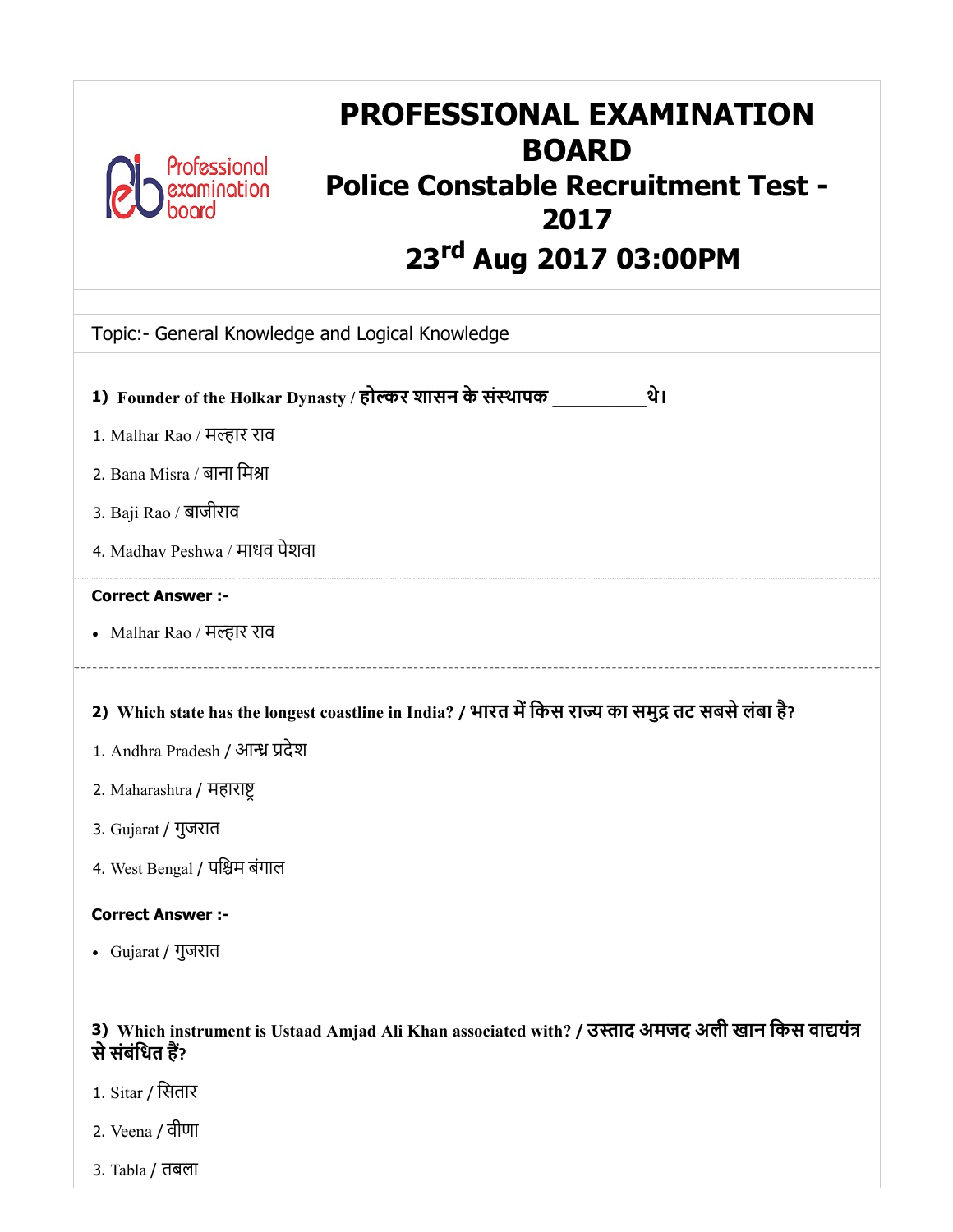4. Sarod / सरोद

## Correct Answer :-

Sarod / सरोद

## 4) If IJKLMNO is coded ACTVSRX, then how is MILLION coded? / यिद IJKLMNO को ACTVSRX से कोिडत िकया जाता है, तो MILLION को कैसेकोिडत िकया जायेगा?

1. SAVVARX

- 2. SAVVAXR
- 3. STAATXR
- 4. SATTARC

#### Correct Answer :-

SAVVAXR

## 5) Kanha National Park is located in / कान्हा राष्ट्रीय उद्यान यहाँ स्थित है:

- 1. Bihar / िबहार
- 2. Tamil Nadu / तिमलनाडु
- 3. Andhra Pradesh / आंध्र प्रदेश
- 4. Madhya Pradesh / मध्य प्रदेश

## Correct Answer :-

• Madhya Pradesh / मध्य प्रदेश

## 6) Where is the automobile industry cluster of Madhya Pradesh? / मध्य प्रदेश में ऑटोमोबाइल उद्योग कहाँ केत है?

- 1. Mandideep / मंडीदीप
- 2. Malanpur / मालनपुर
- 3. Maneri / मनेरी
- 4. Pithampur / पीतमपुर

## Correct Answer :-

Maneri / मनेरी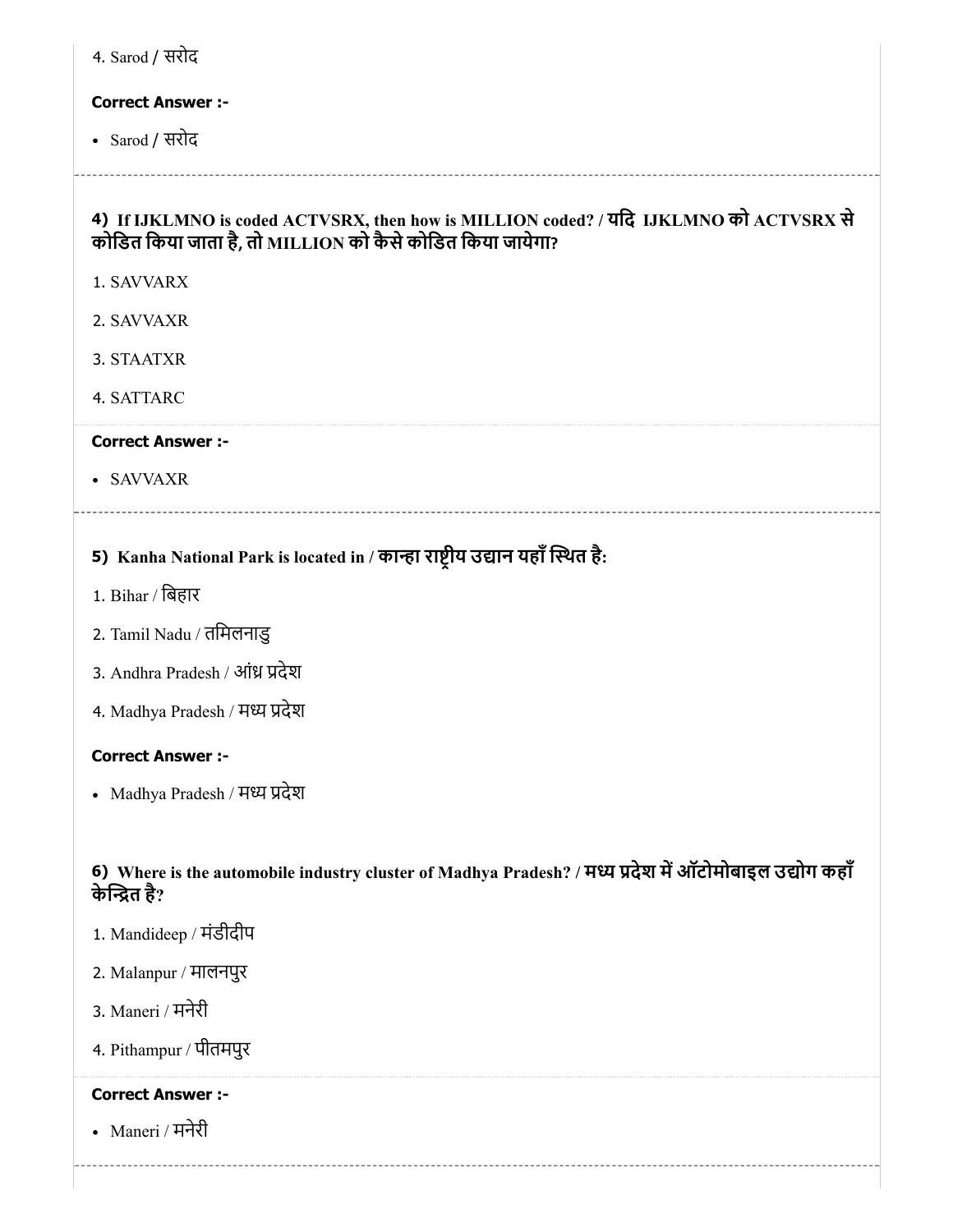| 7) B.R.Ambedkar was born in / बी. आर. अंबेडकर का जन्म कहाँ हुआ था?                                                              |
|---------------------------------------------------------------------------------------------------------------------------------|
| 1. Ujjain / उज्जैन                                                                                                              |
| 2. Mhow / ਸਰ                                                                                                                    |
| 3. Shajipur / शाजीपुर                                                                                                           |
| 4. Bhojpur / भोजपुर                                                                                                             |
| <b>Correct Answer :-</b>                                                                                                        |
| • Mhow / ਸਤ                                                                                                                     |
|                                                                                                                                 |
| 8) The famous holy place, Kedarnath is located in_______. / प्रसिद्ध पवित्र स्थल, केदारनाथ<br>राज्य में स्थित है।               |
| 1. Uttar Pradesh / उत्तर प्रदेश                                                                                                 |
| 2. Uttarakhand / उत्तराखंड                                                                                                      |
| 3. Odisha / उड़ीसा                                                                                                              |
| 4. Madhya Pradesh / मध्य प्रदेश                                                                                                 |
| <b>Correct Answer :-</b>                                                                                                        |
|                                                                                                                                 |
| • Uttarakhand / उत्तराखंड                                                                                                       |
| 9) The Indira Gandhi National Tribal University is located at / इन्दिरा गाँधी राष्ट्रीय जनजातीय विश्वविद्यालय<br>कहाँ स्थित है? |
| 1. Katni / कटनी                                                                                                                 |
| 2. Amarkantak / अमरकंटक                                                                                                         |
| 3. Rewa / रेवा                                                                                                                  |
| 4. Bhopal / भोपाल                                                                                                               |
| <b>Correct Answer :-</b>                                                                                                        |
| • Amarkantak / अमरकंटक                                                                                                          |
| 10) The major portion of the Mahanadi river basin now lies in ____________. / महानदी नदी के बेसिन का                            |
| 1. Uttar Pradesh / उत्तर प्रदेश                                                                                                 |
| 2. Chhattisgarh / छत्तीसगढ़                                                                                                     |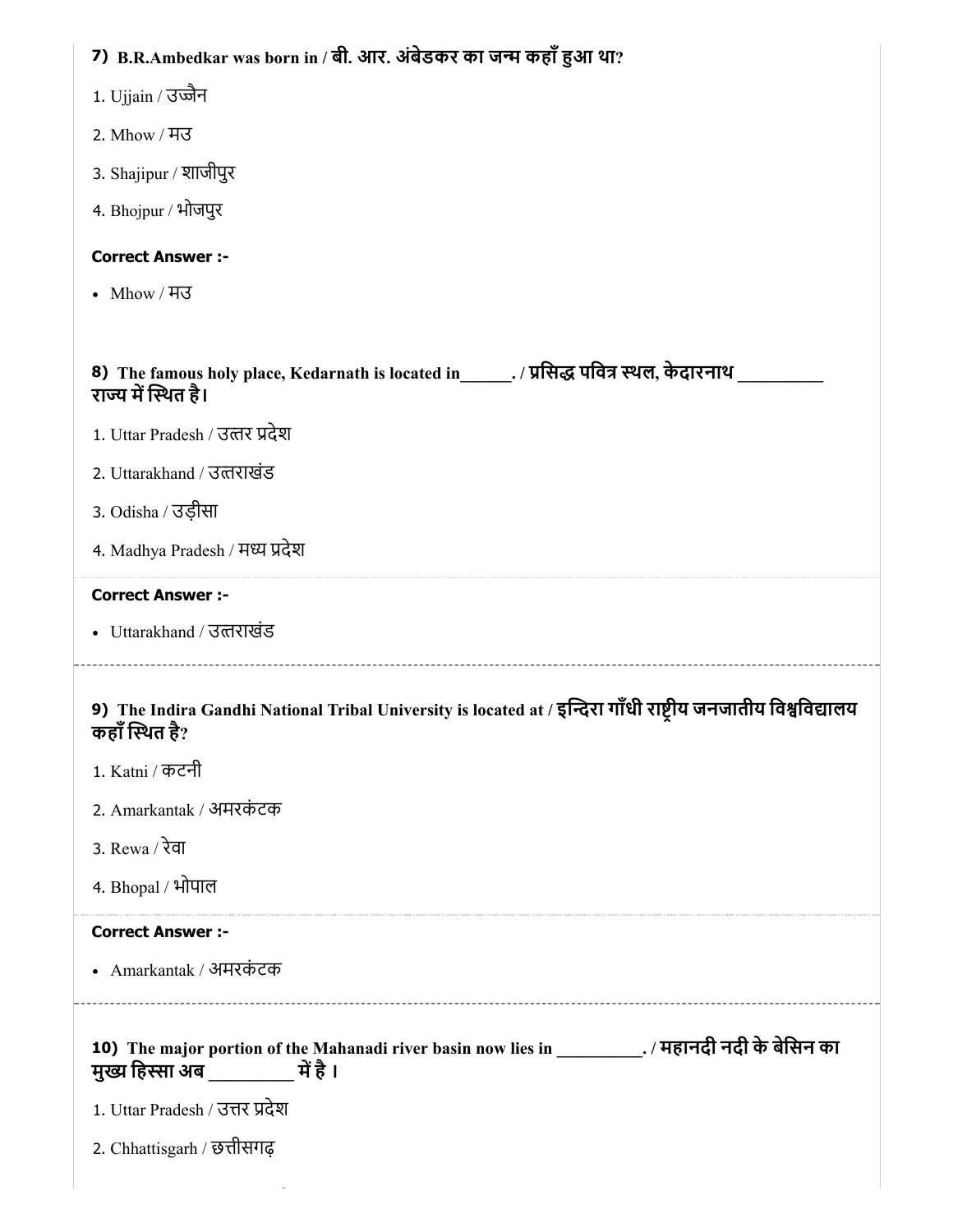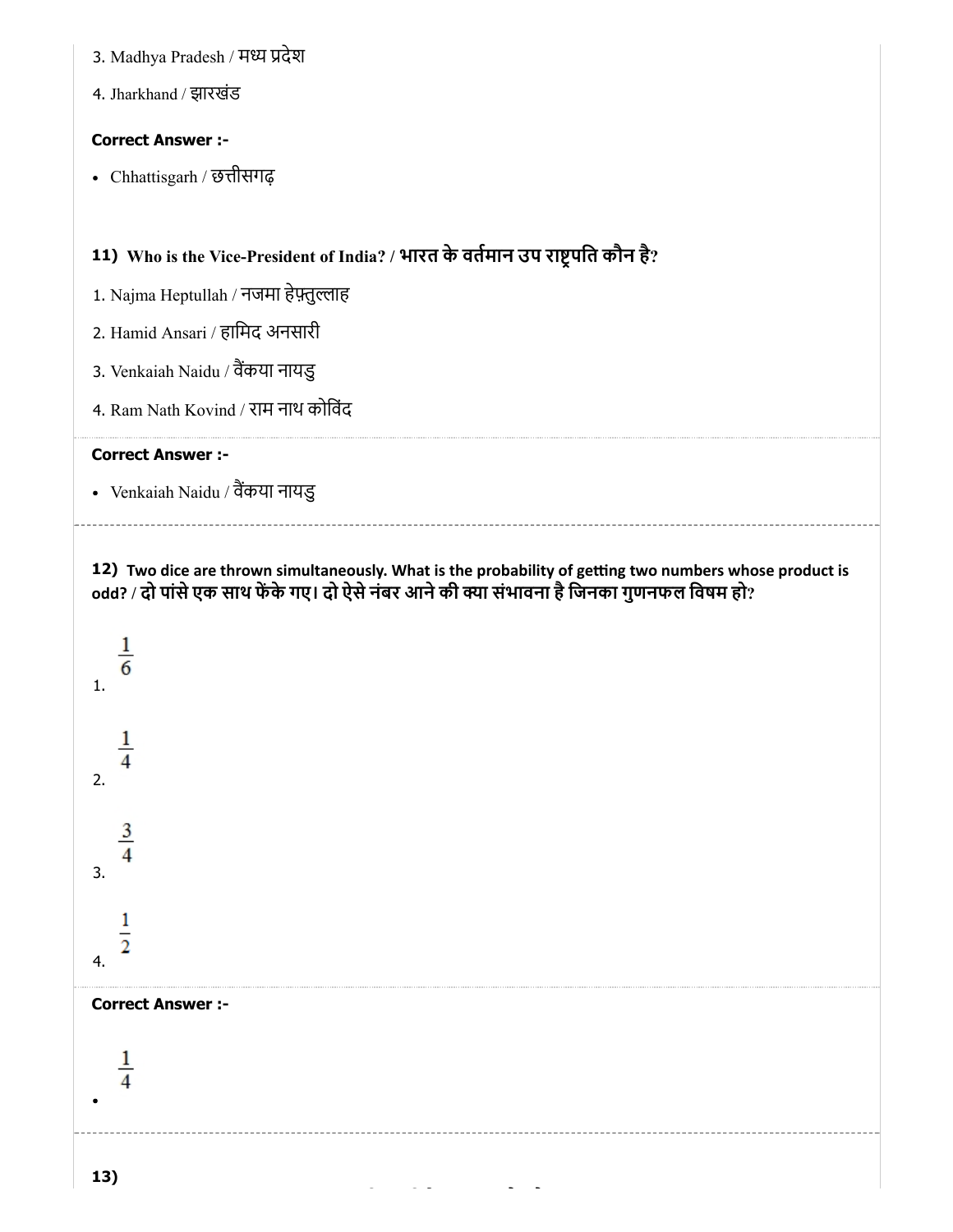| Who is the Chairman of the UPSC? / यूपीएससी के अध्यक्ष कौन है?                                                                                                                                                                                      |
|-----------------------------------------------------------------------------------------------------------------------------------------------------------------------------------------------------------------------------------------------------|
| 1. Vinay Mittal / विनय मित्तल                                                                                                                                                                                                                       |
| 2. Archana Nigam / अर्चना निगम                                                                                                                                                                                                                      |
| 3. David Syiemlieh / डेविड सिमलीह                                                                                                                                                                                                                   |
| 4. Alka Sirohi / अल्का सिरोही                                                                                                                                                                                                                       |
| <b>Correct Answer :-</b>                                                                                                                                                                                                                            |
| • David Syiemlieh / डेविड सिमलीह                                                                                                                                                                                                                    |
| 14) Who is the Union Minister of Women and Child Development? / महिला और बाल विकास की केंद्रीय मंत्री<br>कौन है?                                                                                                                                    |
| 1. Maneka Gandhi / मेनेका गांधी                                                                                                                                                                                                                     |
| 2. Uma Bharathi / उमा भारती                                                                                                                                                                                                                         |
| 3. Smriti Irani / स्मृति इरानी                                                                                                                                                                                                                      |
| 4. Nirmala Sitaraman / निर्मला सीतारमन                                                                                                                                                                                                              |
| <b>Correct Answer :-</b>                                                                                                                                                                                                                            |
| • Maneka Gandhi / मेनेका गांधी                                                                                                                                                                                                                      |
| 15) Find the odd one out: / एक विषम ज्ञात कीजिए:<br>2, 4, 10, 15, 26, 35, 50                                                                                                                                                                        |
| 1.35                                                                                                                                                                                                                                                |
| 2.15                                                                                                                                                                                                                                                |
| 3.50                                                                                                                                                                                                                                                |
| 4.4                                                                                                                                                                                                                                                 |
| <b>Correct Answer :-</b>                                                                                                                                                                                                                            |
| $\bullet$ 4                                                                                                                                                                                                                                         |
| 16) Rajeev ranked sixth from the top and forty first from the bottom in a class. How many students were<br>there in the class? / एक कक्षा में राजीव की रैंक शीर्ष से छठवीं तथा नीचे से इकतालीसवीं है। उसकी कक्षा में कुल<br>कितने छात्र थे?<br>1.47 |
|                                                                                                                                                                                                                                                     |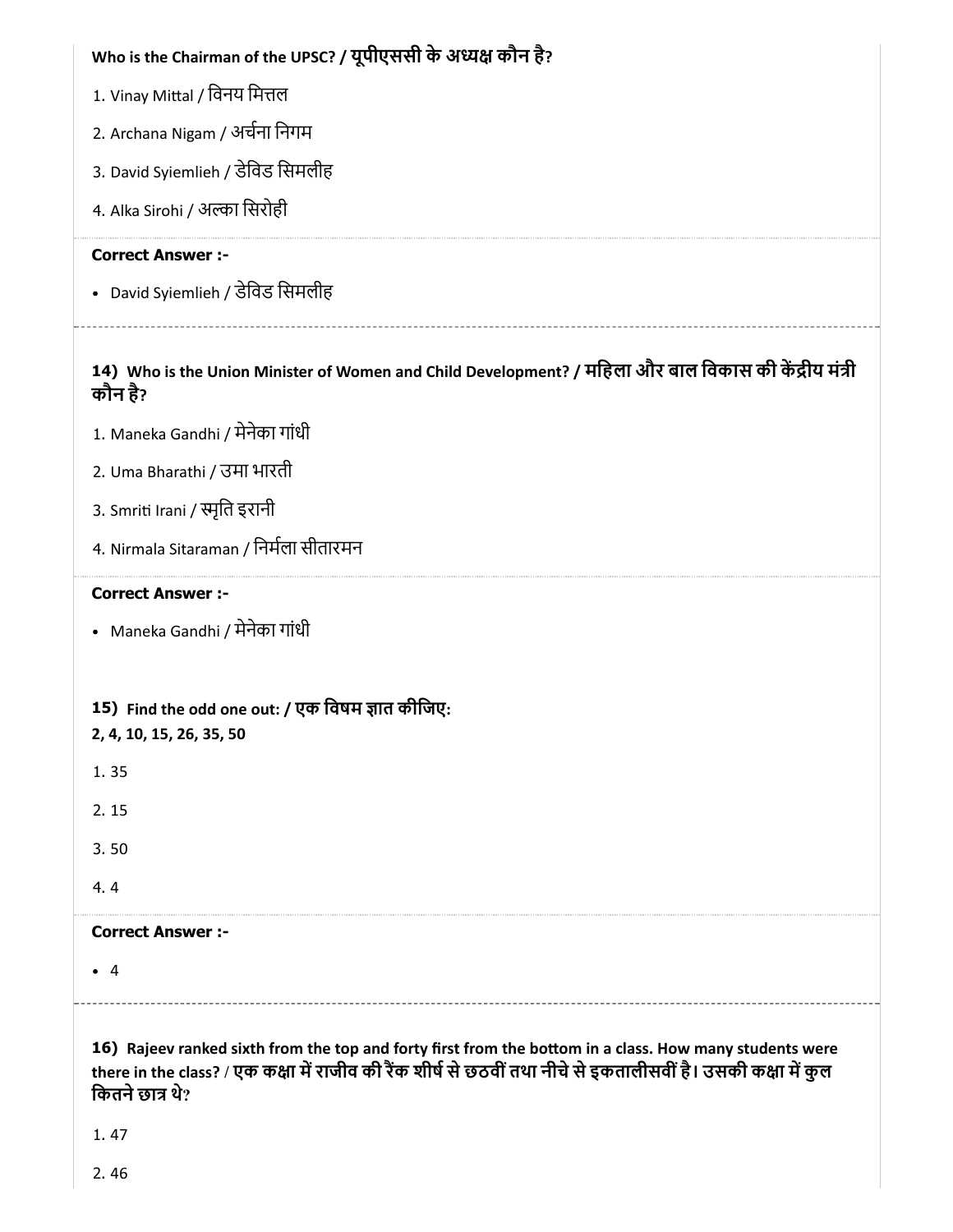| ۰.<br>M.<br>۰.<br>- |
|---------------------|
|---------------------|

4. 48

## Correct Answer :-

• 46

17) In a certain code language, My sweet heart means cel agase xena, Mango is sweet means agase mnkol sey, Mumbai is costly means Bomba sey deara. Which is the word for mango in that code language? / एक ख़ास कोड भाषा में, My sweet heart का अर्थ cel agase xena; Mango is sweet का अर्थ agase mnkol sey, Mumbai is costly का अर्थ Bomba sey deara होता है। इस कोड भाषा में mango के लिए किस शब्द का इस्तेमाल किया गया है?

- 1. agase
- 2. deara
- 3. mnkol
- 4. xena

## Correct Answer :-

• mnkol

# 18) Which is the oldest refinery in India? / भारत में सबसे पुरानी परिष्करणी (रिफाइनरी) कौन सी है

- 1. Digboi refinery / िडगबोई पररणी (रफाइनरी)
- 2. IOC refinery / आईओसी पररणी (रफाइनरी)
- 3. Mathura refinery / मथुरा परिष्करणी (रिफाइनरी)
- 4. RIL refinery / आरआईएल पररणी (रफाइनरी)

## Correct Answer :-

- Digboi refinery / िडगबोई पररणी (रफाइनरी)
- 19) What is the value of x and y when, 39x52 + 278y = y2y3x? / यिद 39x52 + 278y = y2y3x, तो x तथा y का मान या होगा?
- 1. 3, 4
- 2. 4, 2
- 3. 6, 4
- 4. 6, 3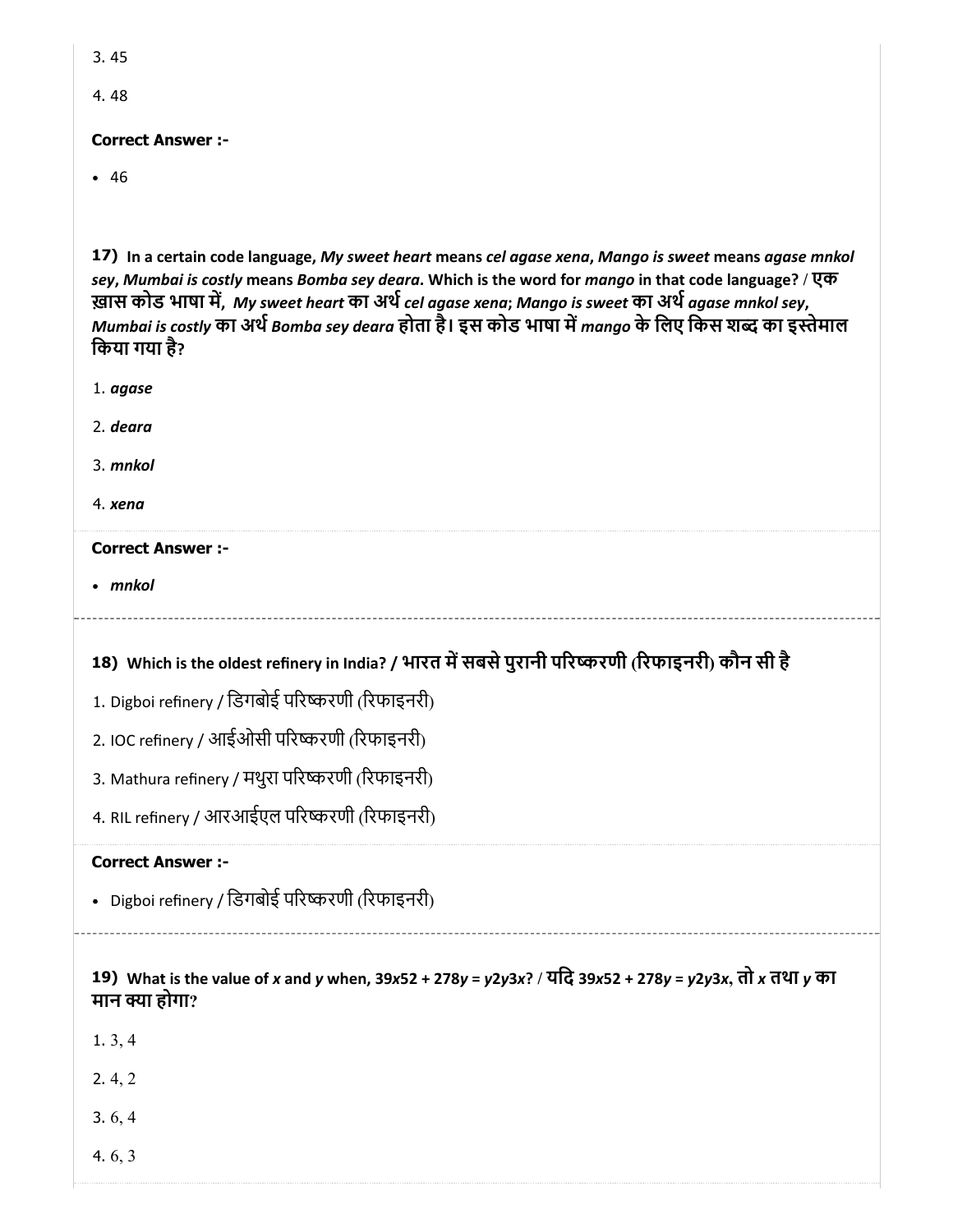| <b>Correct Answer :-</b>                                                                          |
|---------------------------------------------------------------------------------------------------|
| • $6, 4$                                                                                          |
|                                                                                                   |
| 20) Complete the series choosing the missing number: / लुप्त संख्या चुनकर श्रृंखला को पूरा कीजिए: |
| $1, 6, 13, 22, 33, \underline{\hspace{1cm}}$                                                      |
| 1.44                                                                                              |
| 2.46                                                                                              |
| 3.47                                                                                              |
| 4.45                                                                                              |
| <b>Correct Answer :-</b>                                                                          |
| • 46                                                                                              |
|                                                                                                   |
| 21) Complete the series choosing the missing number: / लुप्त संख्या चुनकर श्रृंखला को पूरा कीजिए: |
| $6, 11, 21, 36, 56, \underline{\hspace{1cm}}$                                                     |
| 1.81                                                                                              |
| 2.51                                                                                              |
| 3.42                                                                                              |
| 4.91                                                                                              |
| <b>Correct Answer :-</b>                                                                          |
| • 81                                                                                              |
|                                                                                                   |
| 22) Complete the series choosing the missing number: / लुप्त संख्या चुनकर श्रृंखला को पूरा कीजिए: |
| $2, 3, 5, 7, \underline{\hspace{1cm}} 13, 17$                                                     |
| 1.11                                                                                              |
| 2.4                                                                                               |
| 3.10                                                                                              |
| 4.12                                                                                              |
| <b>Correct Answer :-</b>                                                                          |
| $\bullet$ 11                                                                                      |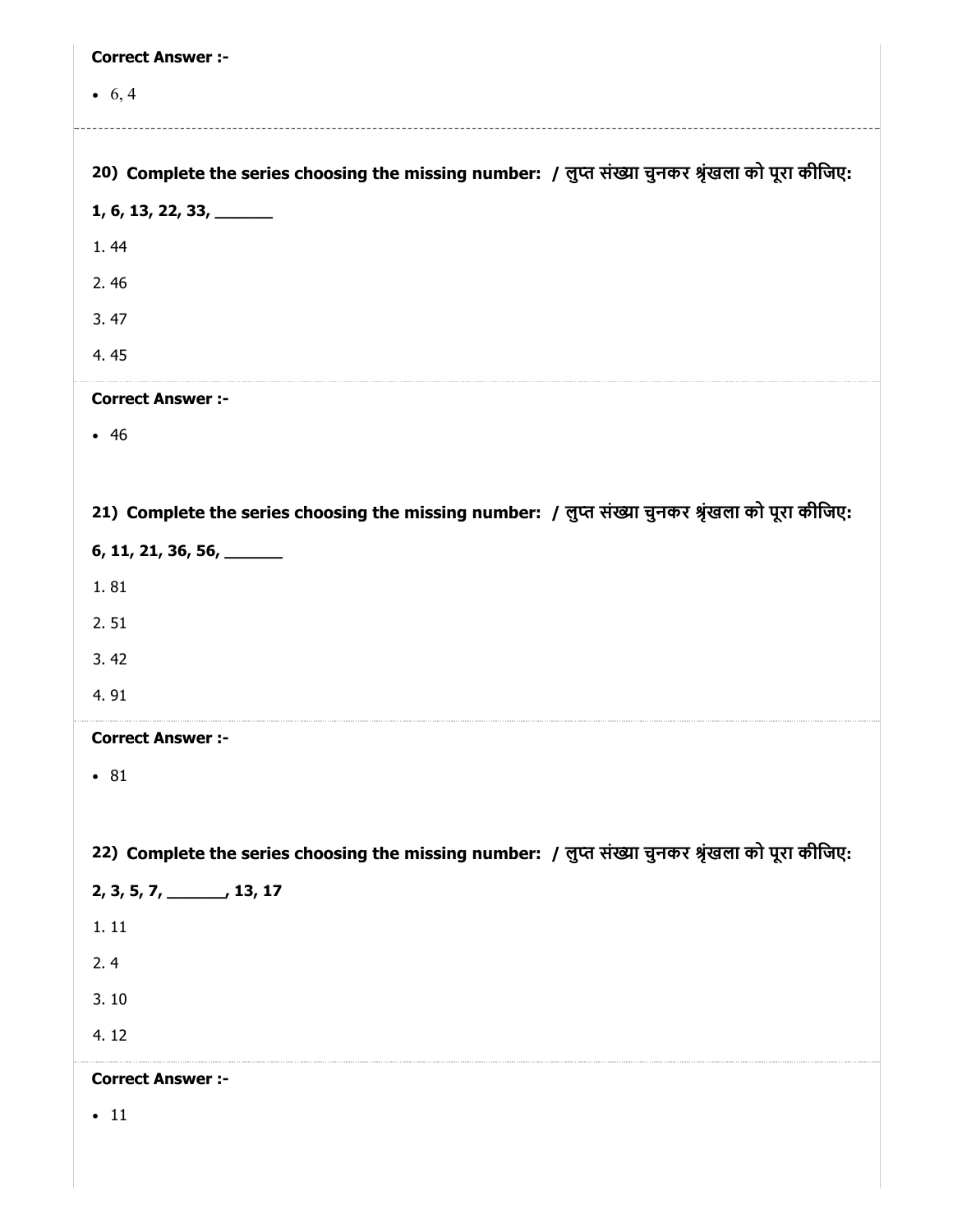23) Select the option that is true about the Statements and Conclusions given: Statements: No spoons are plates All forks are spoons Conclusions:

I. No forks are plates II. Some spoons are plates

/ उस विकल्प का चयन कीजिए जोकि दिए गए कथनों और निष्कर्षों के बारे में सही है:

कथन:

कोई चमच लेट नहींहै

सभी कांटेचमच ह

निष्कर्ष:

I. कोई कांटा लेट नहींहै II. कुछ चमच लेट ह

1. only conclusion II follows / केवल निष्कर्ष II अनुसरण करता है

2. only conclusion I follows / केवल निष्कर्ष | अनुसरण करता है

3. neither conclusion I nor conclusion II follows / न ही निष्कर्ष | और न ही निष्कर्ष || अनुसरण करते हैं

4. both conclusion I and II follows / निष्कर्ष | और || दोनों अनुसरण करते हैं

Correct Answer :-

• only conclusion I follows / केवल निष्कर्ष | अनुसरण करता है

24) Select the option that is true about the Statements and Conclusions given: Statements: All stars are satellites Some satellites are planets

Conclusions: I. Some planets are stars II. All satellites are planets

/ उस विकल्प का चयन कीजिए जोकि दिए गए कथनों और निष्कर्षों के बारे में सही है:

कथन:

सभी तारे उपग्रह हैं

कुछ उपग्रह ग्रह हैं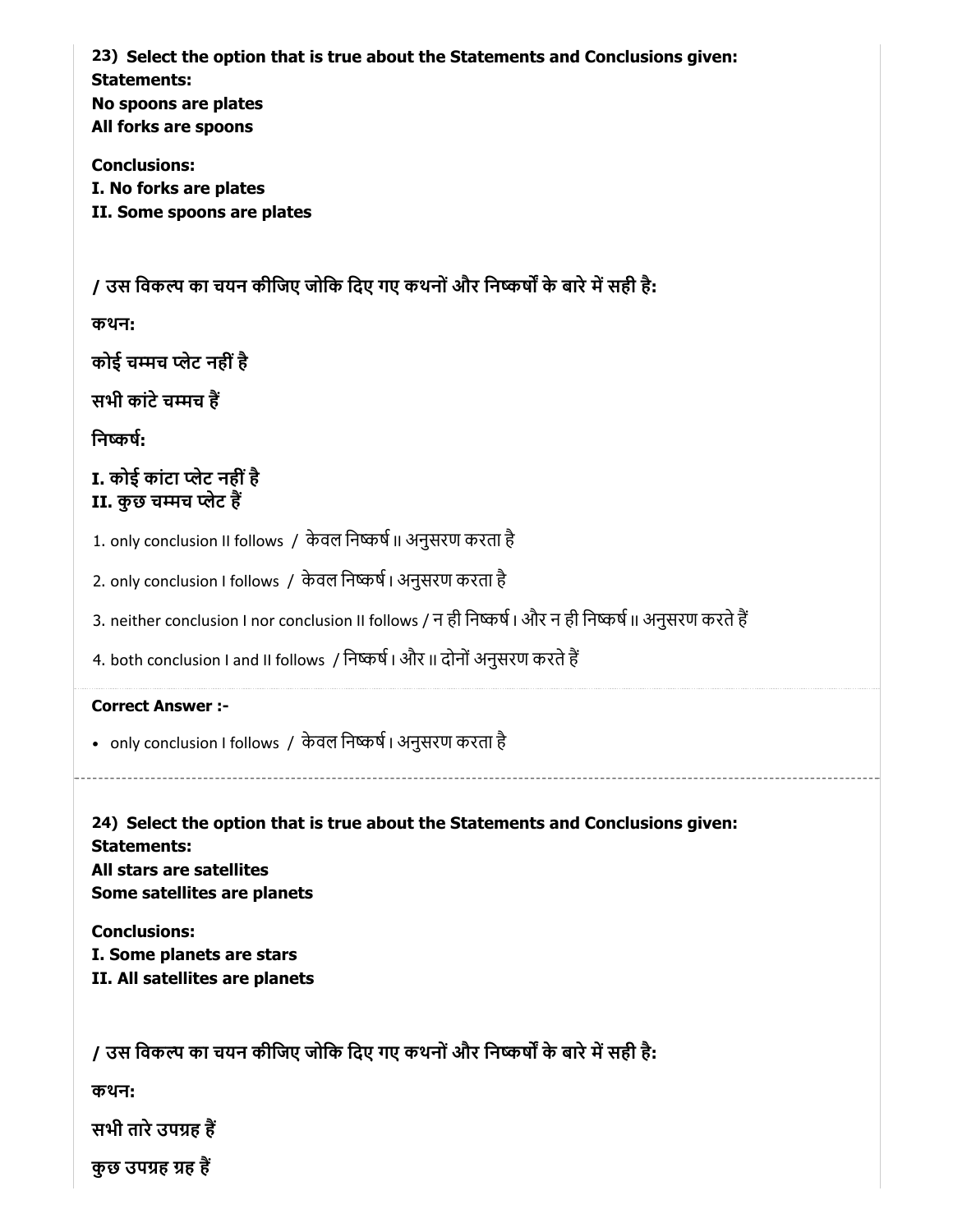## निष्कर्ष:

I. कुछ ग्रह तारे हैं II. सभी उपग्रह ग्रह हैं

1. only conclusion II follows / केवल निष्कर्ष II अनुसरण करता है

2. only conclusion I follows / केवल निष्कर्ष । अनुसरण करता है

3. neither conclusion I nor conclusion II follows / न ही निष्कर्ष | और न ही निष्कर्ष || अनुसरण करते हैं

4. both conclusion I and II follows / निष्कर्ष I और II दोनों अनुसरण करते हैं

## Correct Answer :-

• neither conclusion I nor conclusion II follows / न ही निष्कर्ष । और न ही निष्कर्ष II अनुसरण करते हैं

25) Select the option that is true about the Statements and Conclusions given: Statements: All sarees are dresses Some chudidhars are dresses

Conclusions: I. All dresses are not sarees II. Some dresses are not chudidhars

/ उस विकल्प का चयन कीजिए जोकि दिए गए कथनों और निष्कर्षों के बारे में सही है:

कथन:

सभी साड़ी डेस ह

कुछ चूड़ीदार ड्रेस हैं

निष्कर्ष: I. सभी डेस साड़ी नहींहै II. कुछ डेस चूड़ीदार नहींह

1. only conclusion II follows / केवल निष्कर्ष II अनुसरण करता है

2. only conclusion I follows / केवल निष्कर्ष | अनुसरण करता है

3. neither conclusion I nor conclusion II follows / न ही निष्कर्ष | और न ही निष्कर्ष || अनुसरण करते हैं

4. both conclusion I and II follows / निष्कर्ष | और || दोनों अनुसरण करते हैं

## Correct Answer :-

• neither conclusion I nor conclusion II follows / न ही निष्कर्ष । और न ही निष्कर्ष II अनुसरण करते हैं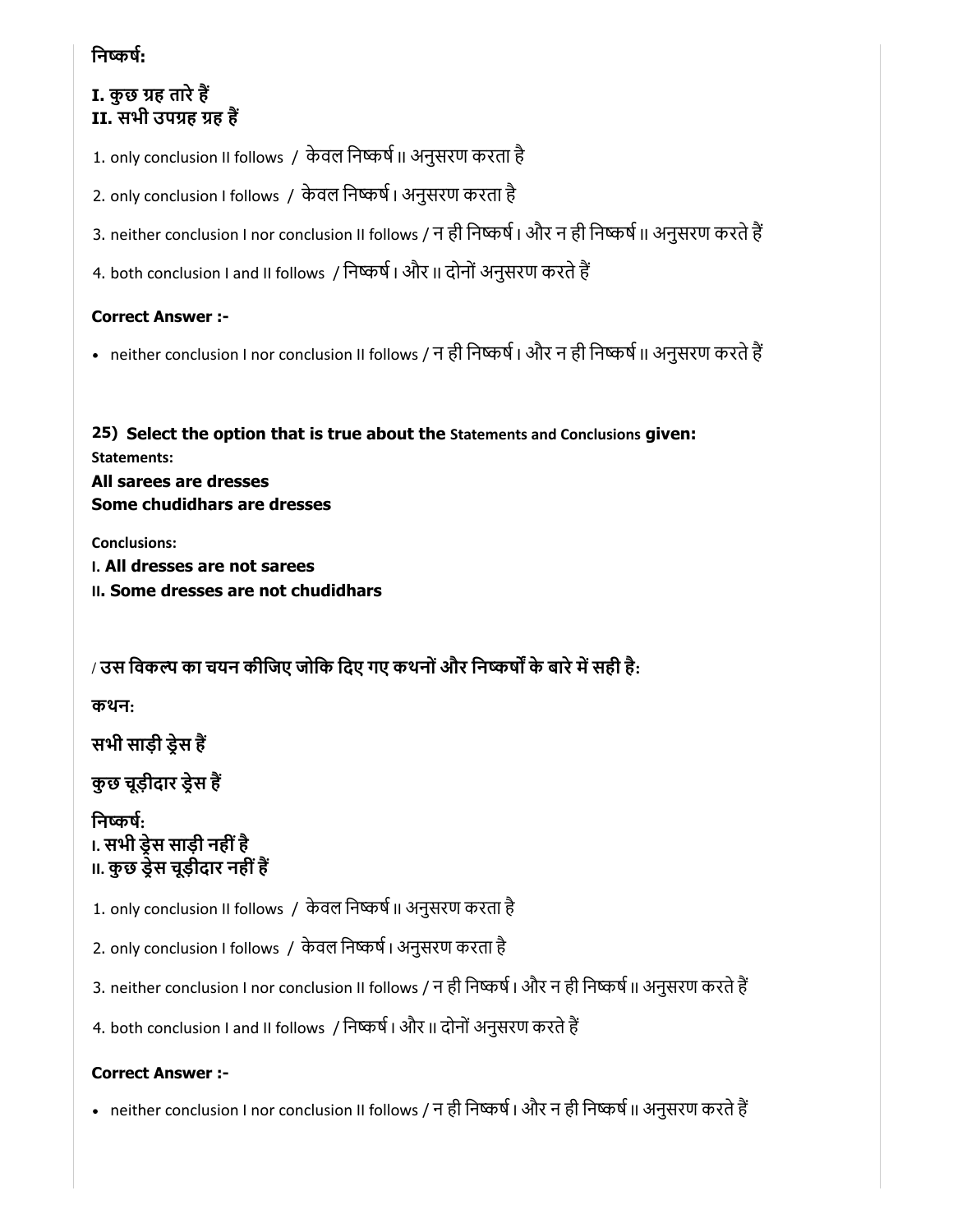| 26) _____ has been declared as the cleanest State in India by the NSSO Sanitation Survey<br>conducted in 2015. / 2015 में आयोजित एनएसएसओ स्वच्छता सर्वेक्षण द्वारा _____ को भारत में सबसे स्वच्छ<br>राज्य घोषित किया गया है।                                |
|-------------------------------------------------------------------------------------------------------------------------------------------------------------------------------------------------------------------------------------------------------------|
| 1. Uttarakhand / उत्तराखंड                                                                                                                                                                                                                                  |
| 2. Goa / गोवा                                                                                                                                                                                                                                               |
| 3. Kerala / केरल                                                                                                                                                                                                                                            |
| 4. Sikkim / सिक्किम                                                                                                                                                                                                                                         |
| <b>Correct Answer :-</b>                                                                                                                                                                                                                                    |
| • Sikkim / सिक्किम                                                                                                                                                                                                                                          |
|                                                                                                                                                                                                                                                             |
| 27) Election Museum is located in / चुनाव संग्राहलय ______ में स्थित है।                                                                                                                                                                                    |
| 1. Delhi / दिल्ली                                                                                                                                                                                                                                           |
| 2. Mumbai / मुंबई                                                                                                                                                                                                                                           |
| 3. Chennai / चेन्नई                                                                                                                                                                                                                                         |
| 4. Kolkata / कोलकाता                                                                                                                                                                                                                                        |
| <b>Correct Answer :-</b>                                                                                                                                                                                                                                    |
| • Delhi / दिल्ली                                                                                                                                                                                                                                            |
|                                                                                                                                                                                                                                                             |
| 28) The Madhya Pradesh State Industrial Development Corporation was founded in / मध्य<br>प्रदेश राज्य औद्योगिक विकास निगम की स्थापना कब हुई थी?                                                                                                             |
| 1.1972                                                                                                                                                                                                                                                      |
| 2.1966                                                                                                                                                                                                                                                      |
| 3.1965                                                                                                                                                                                                                                                      |
| 4.1960                                                                                                                                                                                                                                                      |
| <b>Correct Answer :-</b>                                                                                                                                                                                                                                    |
| $-1965$                                                                                                                                                                                                                                                     |
|                                                                                                                                                                                                                                                             |
| 29) Kathmandu University awarded a honorary doctor of letters (D.Litt) degree to ______ in<br>2016. / काठमांडू विश्वविद्यालय ने 2016 में ____________ को एक मानद डॉक्टर ऑफ लेटर्स (डी.लिट) उपाधि से<br>पुरस्कृत किया था।<br>1. Narendra Modi / नरेंद्र मोदी |

 $\overline{\phantom{a}}$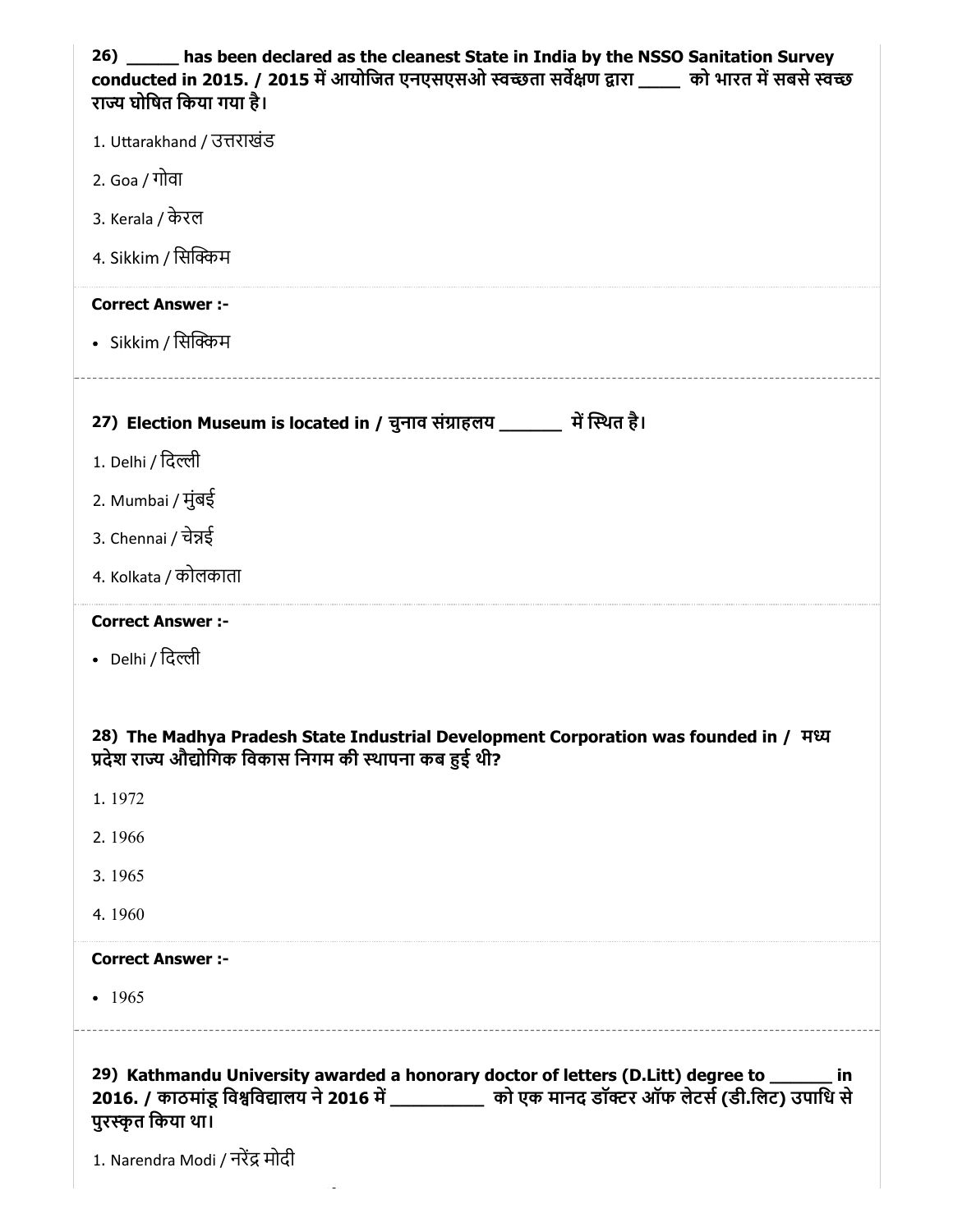| 2. Pranab Mukherjee / प्रणब मुखर्जी                                                                                                          |
|----------------------------------------------------------------------------------------------------------------------------------------------|
| 3. Karan Singh / करण सिंह                                                                                                                    |
| 4. Manmohan Singh / मनमोहन सिंह                                                                                                              |
| <b>Correct Answer :-</b>                                                                                                                     |
| • Pranab Mukherjee / प्रणब मुखर्जी                                                                                                           |
| 30) National Food Security Act was passed in / राष्ट्रीय खाद्य सुरक्षा अधिनियम को __________<br>में<br>पारित किया गया था।                    |
| 1.2005                                                                                                                                       |
| 2.2009                                                                                                                                       |
| 3.2016                                                                                                                                       |
| 4.2013                                                                                                                                       |
| <b>Correct Answer :-</b>                                                                                                                     |
| • 2013                                                                                                                                       |
| 31) If REGIME is coded EEIGMR, then how is LAGAAN coded? / यदि REGIME को EEIGMR से                                                           |
| कोडित किया जाता है, तो LAGAAN को कैसे कोडित किया जायेगा?                                                                                     |
| 1. NAAAGL                                                                                                                                    |
| 2. NAAGAL                                                                                                                                    |
| 3. ALAGNA                                                                                                                                    |
| 4. LAAGAN                                                                                                                                    |
| <b>Correct Answer:-</b>                                                                                                                      |
| • NAAGAL                                                                                                                                     |
|                                                                                                                                              |
| 32) If INDIA is coded HLAEV, then how is AMERICA coded? / यदि INDIA को HLAEV से कोडित<br>किया जाता है, तो AMERICA को कैसे कोडित किया जायेगा? |
| 1. ZKBNDWT                                                                                                                                   |
| 2. ZKBNDVT                                                                                                                                   |
| 3. ZKBMEVT                                                                                                                                   |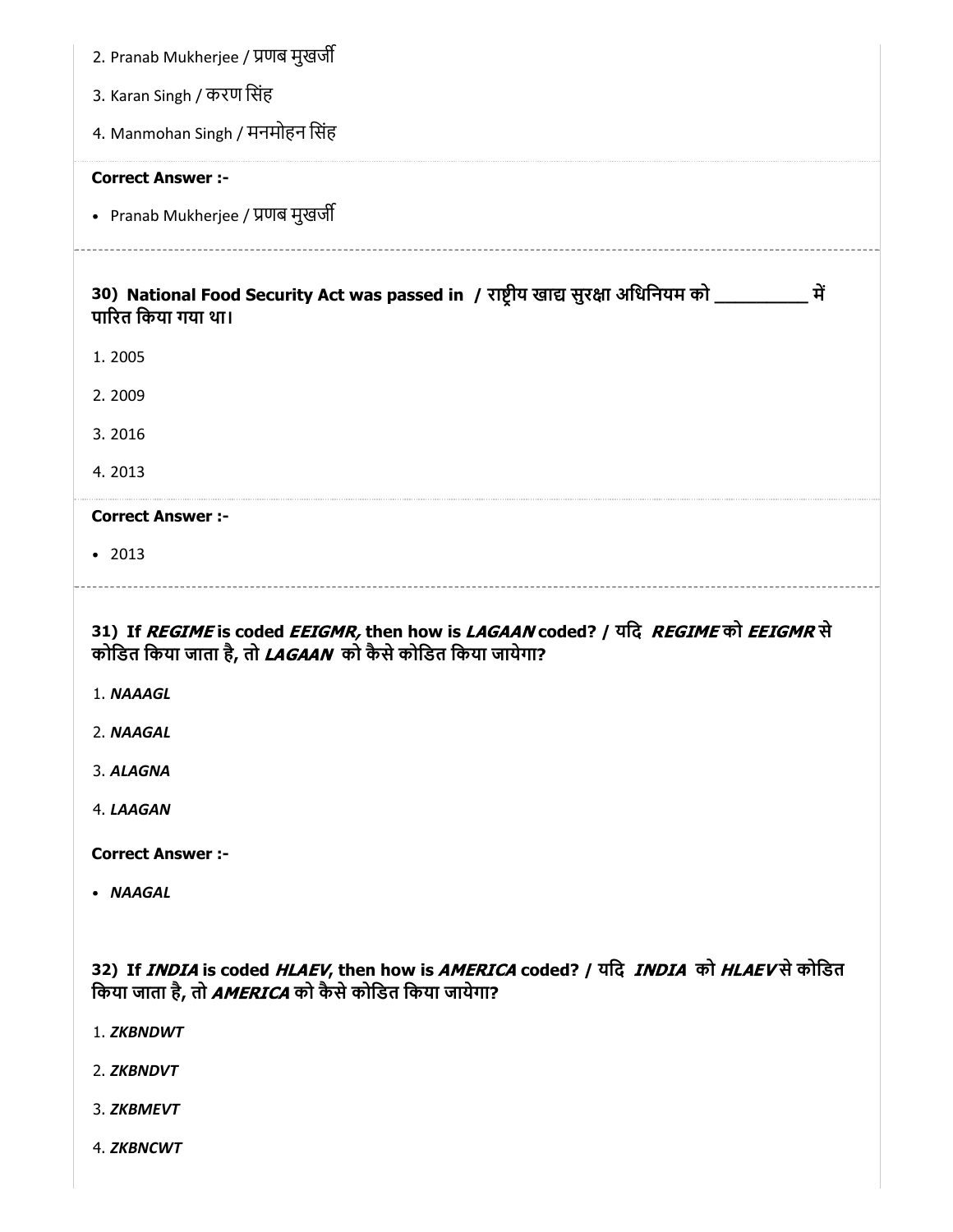| <b>Correct Answer :-</b>                                                                                                                                                           |
|------------------------------------------------------------------------------------------------------------------------------------------------------------------------------------|
| • ZKBNDWT                                                                                                                                                                          |
|                                                                                                                                                                                    |
| 33) Complete the series choosing the missing letter/s: / लुप्त अक्षर/अक्षरों को चुनकर श्रृंखला को पूरा कीजिए:                                                                      |
| _bcdbc__dcabd__bcdbc__dc__bd                                                                                                                                                       |
| 1. c, c, c, c, c                                                                                                                                                                   |
| 2. d, d, d, d, d                                                                                                                                                                   |
| 3. b, b, b, b, b                                                                                                                                                                   |
| 4. a, a, a, a, a                                                                                                                                                                   |
| <b>Correct Answer :-</b>                                                                                                                                                           |
| $\bullet$ a, a, a, a, a                                                                                                                                                            |
|                                                                                                                                                                                    |
| 34) The series given below contains a sequence of numbers. Identify the incorrect combination: / नीचे दी गई<br>श्रृंखला में, संख्याओं का एक क्रम उपस्थित हैं। गलत संयोजन पहचानिए:  |
| 8, 13, 21, 32, 47, 63                                                                                                                                                              |
| 1.21                                                                                                                                                                               |
| 2.13                                                                                                                                                                               |
| 3.47                                                                                                                                                                               |
| 4.63                                                                                                                                                                               |
| <b>Correct Answer :-</b>                                                                                                                                                           |
| • 47                                                                                                                                                                               |
|                                                                                                                                                                                    |
| 35) The series given below contains a sequence of numbers. Identify the incorrect combination: / नीचे दी गई<br>श्रृंखला में, संख्याओं का एक क्रम उपस्थित हैं। गलत संयोजन पहचानिए : |
| 47, 43, 41, 37, 36, 31, 29                                                                                                                                                         |
| 1.47                                                                                                                                                                               |
| 2.41                                                                                                                                                                               |
| 3.29                                                                                                                                                                               |
| 4.36                                                                                                                                                                               |
| <b>Correct Answer :-</b>                                                                                                                                                           |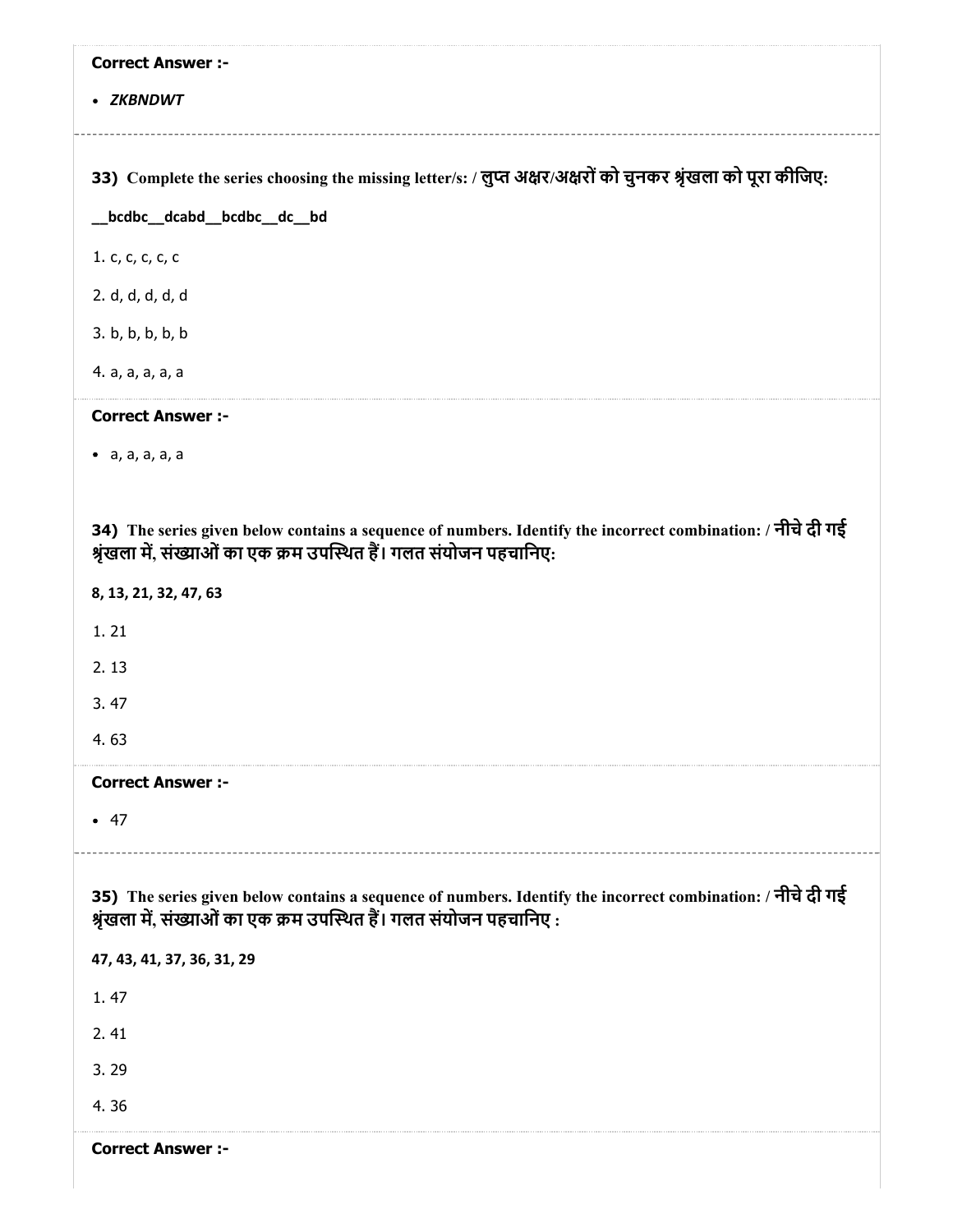| • 36                                                                                                                                                                                                                                                                                                                                                                                                                                                                                                                             |
|----------------------------------------------------------------------------------------------------------------------------------------------------------------------------------------------------------------------------------------------------------------------------------------------------------------------------------------------------------------------------------------------------------------------------------------------------------------------------------------------------------------------------------|
| 36) Kandla is a sea port of__ / कंडला ____ राज्य का एक समुद्री बंदरगाह है।                                                                                                                                                                                                                                                                                                                                                                                                                                                       |
| 1. Gujarat / गुजरात                                                                                                                                                                                                                                                                                                                                                                                                                                                                                                              |
| 2. Tamil Nadu / तमिल नाडु                                                                                                                                                                                                                                                                                                                                                                                                                                                                                                        |
| 3. Andhra Pradesh / आन्ध्र प्रदेश                                                                                                                                                                                                                                                                                                                                                                                                                                                                                                |
| 4. West Bengal / पश्चिम बंगाल                                                                                                                                                                                                                                                                                                                                                                                                                                                                                                    |
| <b>Correct Answer :-</b>                                                                                                                                                                                                                                                                                                                                                                                                                                                                                                         |
| • Gujarat / गुजरात                                                                                                                                                                                                                                                                                                                                                                                                                                                                                                               |
| 37) In a certain code language, forak klol loak means tie the knot, klol seda fema means the<br>sharp knife, and loak goak woak means blue neck tie. Which is the word for forak in that code<br>language? / एक ख़ास कोड भाषा में, <i>forak klol loak </i> का अर्थ <i>tie the knot; klol seda fema </i> का अर्थ<br><i>the sharp knife</i> तथा <i>loak goak woak का अ</i> र्थ <i>blue neck tie</i> होता है। इस कोड भाषा में <i>forak</i> के लिए<br>किस शब्द का इस्तेमाल किया गया है?<br>1. knife<br>2. knot<br>3. sharp<br>4. tie |
| <b>Correct Answer :-</b><br>• knot                                                                                                                                                                                                                                                                                                                                                                                                                                                                                               |
| 38) The first passenger train in India was started in the year / भारत में पहली पैसेंजर ट्रेन इस<br>वर्ष शुरू हुई थी:<br>1.1853                                                                                                                                                                                                                                                                                                                                                                                                   |
| 2.1753                                                                                                                                                                                                                                                                                                                                                                                                                                                                                                                           |
| 3.1932                                                                                                                                                                                                                                                                                                                                                                                                                                                                                                                           |
| 4.1850                                                                                                                                                                                                                                                                                                                                                                                                                                                                                                                           |
| <b>Correct Answer :-</b>                                                                                                                                                                                                                                                                                                                                                                                                                                                                                                         |
| $-1853$                                                                                                                                                                                                                                                                                                                                                                                                                                                                                                                          |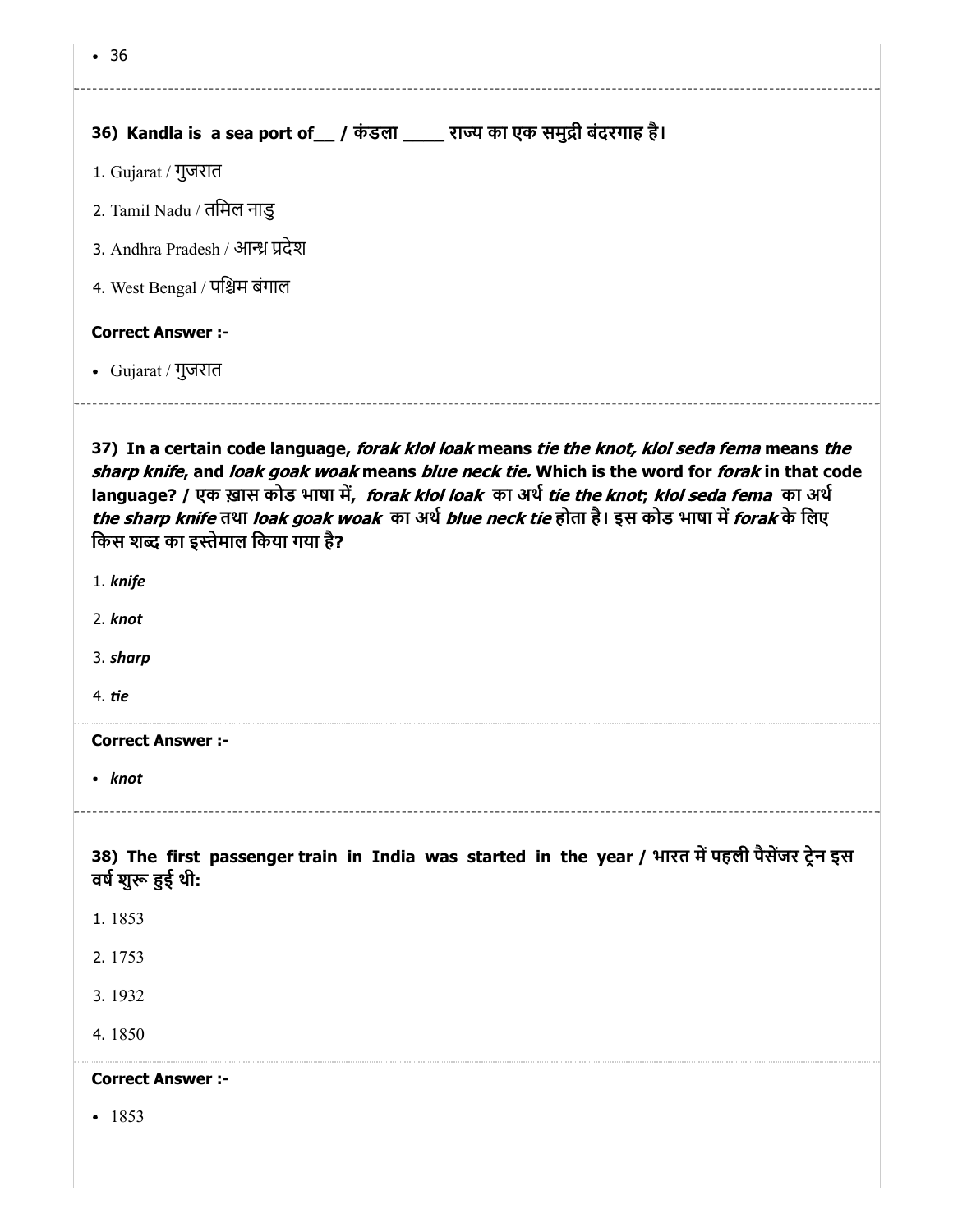39) In the following question, some group of letters is given, all of which, except one, share a common similarity while one is different.

Choose the odd one out:

| निम्न प्रश्न में अक्षरों के कुछ समूह दिए गए हैं, जिनमें से एक को छोड़कर शेष सभी एक समानता प्रदर्शित करते हैं |  |  |
|--------------------------------------------------------------------------------------------------------------|--|--|
| जबकि एक उनसे भिन्न है।                                                                                       |  |  |

| एक विषम ज्ञात कीजिए:                                                                                                                                                                                                    |
|-------------------------------------------------------------------------------------------------------------------------------------------------------------------------------------------------------------------------|
| 1. KLM                                                                                                                                                                                                                  |
| 2. PQR                                                                                                                                                                                                                  |
| 3. BCD                                                                                                                                                                                                                  |
| 4. NPR                                                                                                                                                                                                                  |
| <b>Correct Answer :-</b>                                                                                                                                                                                                |
| $\bullet$ NPR                                                                                                                                                                                                           |
| 40) Select the option that is true about the Statements and Conclusions given:<br><b>Statements:</b><br>All boys are players<br>No player is bad<br><b>Conclusions:</b><br>I. No boy is bad<br>II. All players are boys |
| / उस विकल्प का चयन कीजिए जोकि दिए गए कथनों और निष्कर्षों के बारे में सही है:                                                                                                                                            |
| कथन:                                                                                                                                                                                                                    |
| सभी लड़के खिलाड़ी हैं                                                                                                                                                                                                   |
| कोई खिलाड़ी बुरा नहीं है                                                                                                                                                                                                |
| निष्कर्ष:                                                                                                                                                                                                               |
| I. कोई लड़का बुरा नहीं है<br>II. सभी खिलाड़ी लड़के हैं                                                                                                                                                                  |
| 1. only conclusion II follows / केवल निष्कर्ष II अनुसरण करता है                                                                                                                                                         |
| 2. only conclusion I follows / केवल निष्कर्ष । अनुसरण करता है                                                                                                                                                           |
| 3. neither conclusion I nor conclusion II follows / न ही निष्कर्ष । और न ही निष्कर्ष II अनुसरण करते हैं                                                                                                                 |
|                                                                                                                                                                                                                         |
| 4. both conclusion I and II follows  / निष्कर्ष I और II दोनों अनुसरण करते हैं                                                                                                                                           |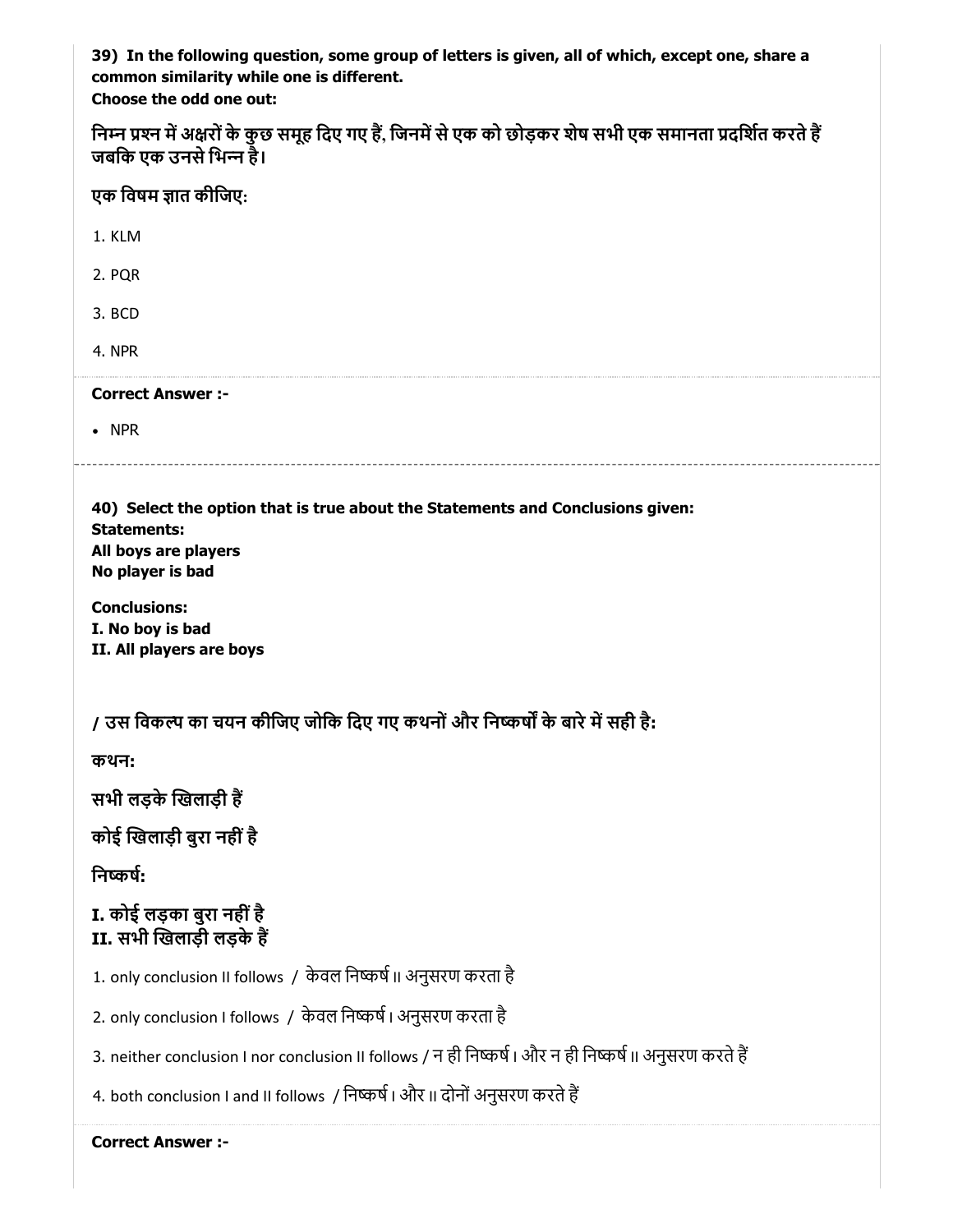|                                    |                     | Topic:- Mental Ability and Mental Aptitude |     |    |                                                                                                                    |  |
|------------------------------------|---------------------|--------------------------------------------|-----|----|--------------------------------------------------------------------------------------------------------------------|--|
| 1)                                 |                     |                                            |     |    |                                                                                                                    |  |
|                                    |                     |                                            |     |    | Which of the following is greater than11 $\frac{2}{3}$ ? / निम्नलिखित में से कौन 11 $\frac{2}{3}$ से अधिक बड़ा है? |  |
| $\frac{252}{23}$                   |                     |                                            |     |    |                                                                                                                    |  |
| $\overline{1}$ .                   |                     |                                            |     |    |                                                                                                                    |  |
| 107<br>2.9                         |                     |                                            |     |    |                                                                                                                    |  |
| $\frac{69}{6}$<br>$\overline{3}$ . |                     |                                            |     |    |                                                                                                                    |  |
| 139<br>4.12                        |                     |                                            |     |    |                                                                                                                    |  |
| <b>Correct Answer :-</b>           |                     |                                            |     |    |                                                                                                                    |  |
| 107<br>9                           |                     |                                            |     |    |                                                                                                                    |  |
| 2)                                 |                     |                                            |     |    | In the sequence shown below, which figure comes next? / नीचे दिये गये क्रम में, अगली                               |  |
|                                    | आकृति कौन सी आयेगी? |                                            |     |    |                                                                                                                    |  |
|                                    |                     |                                            |     |    |                                                                                                                    |  |
|                                    |                     | ii                                         | iii | iv |                                                                                                                    |  |
|                                    |                     |                                            |     |    |                                                                                                                    |  |
|                                    |                     |                                            |     |    |                                                                                                                    |  |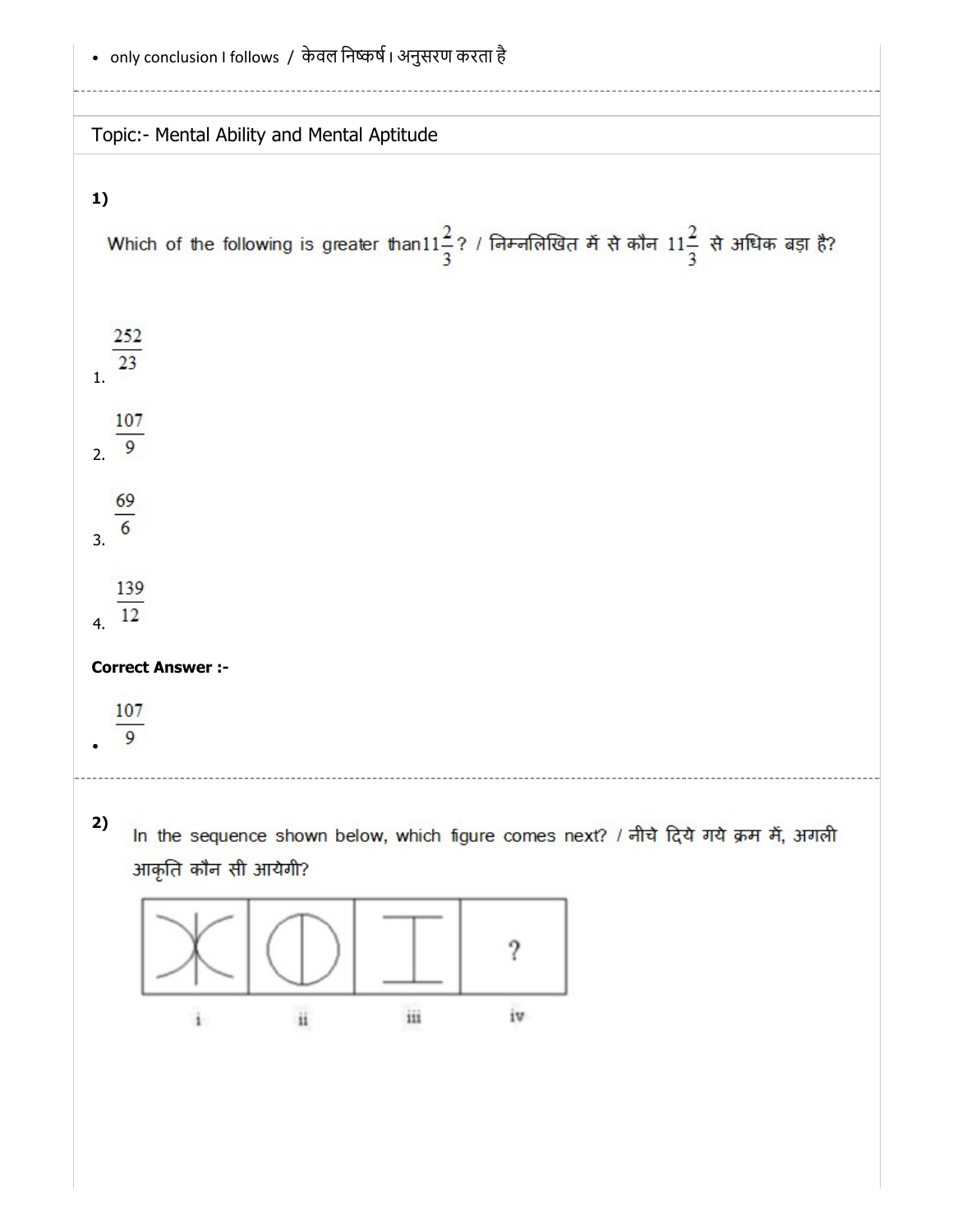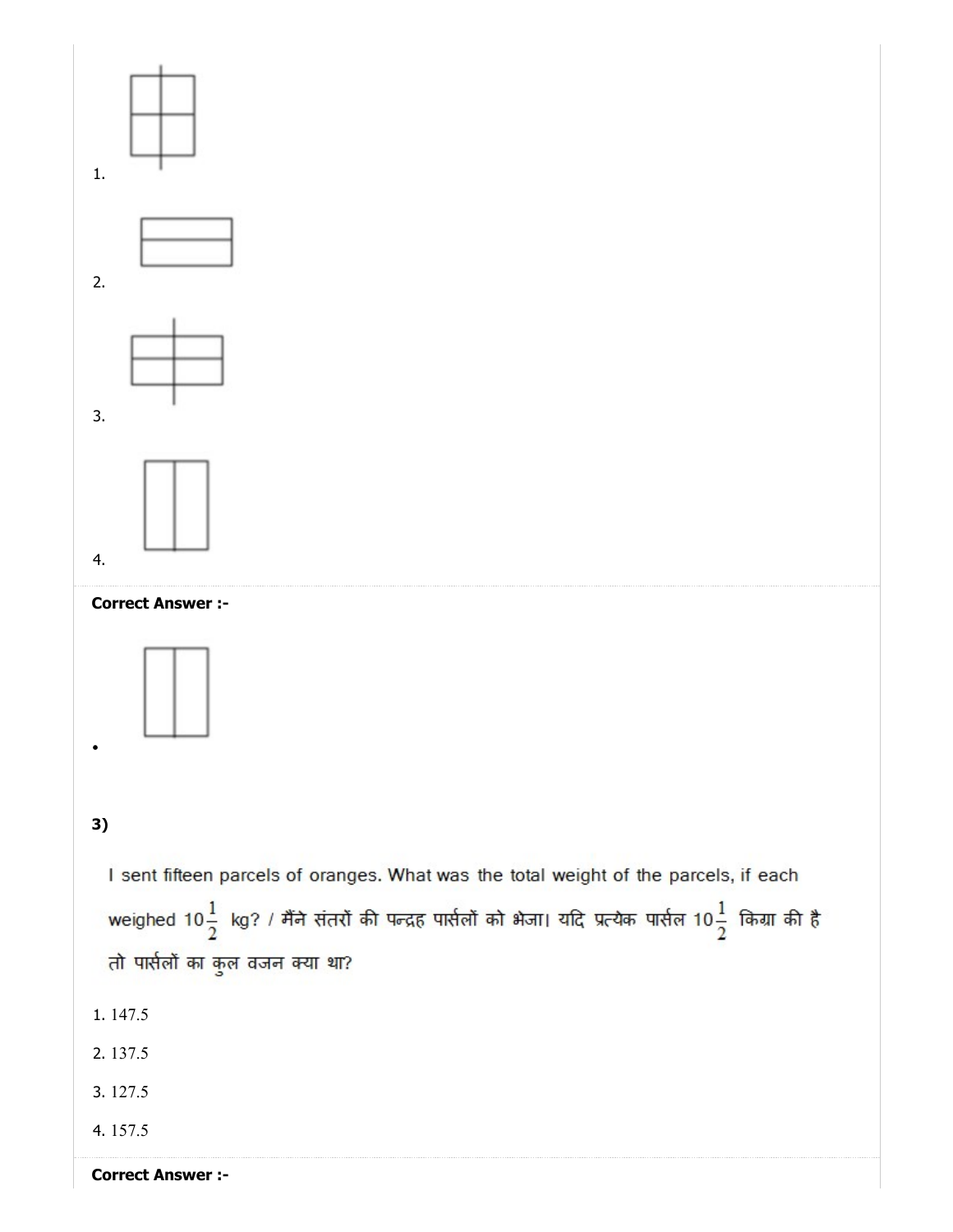| 4)             | Which of the following is greater than $5\frac{2}{3}$ ? / निम्नलिखित में से कौन से $5\frac{2}{3}$ अधिक बड़ा है? |
|----------------|-----------------------------------------------------------------------------------------------------------------|
| $\frac{43}{1}$ |                                                                                                                 |
| 2.             | $\frac{20}{2}$                                                                                                  |
| 3.             | $\frac{49}{4}$                                                                                                  |
| 4.             | $\frac{40}{3}$                                                                                                  |
|                | <b>Correct Answer :-</b>                                                                                        |
|                | 40<br>$\overline{3}$                                                                                            |
|                |                                                                                                                 |

5)

 $-157.5$ 

If the following two squares shown below overlap, which one of the following options is formed? / यदि निम्न दो वर्ग अतिव्यापित होते हैं, तो निम्न में से कौन सा एक विकल्प बनता है?







1.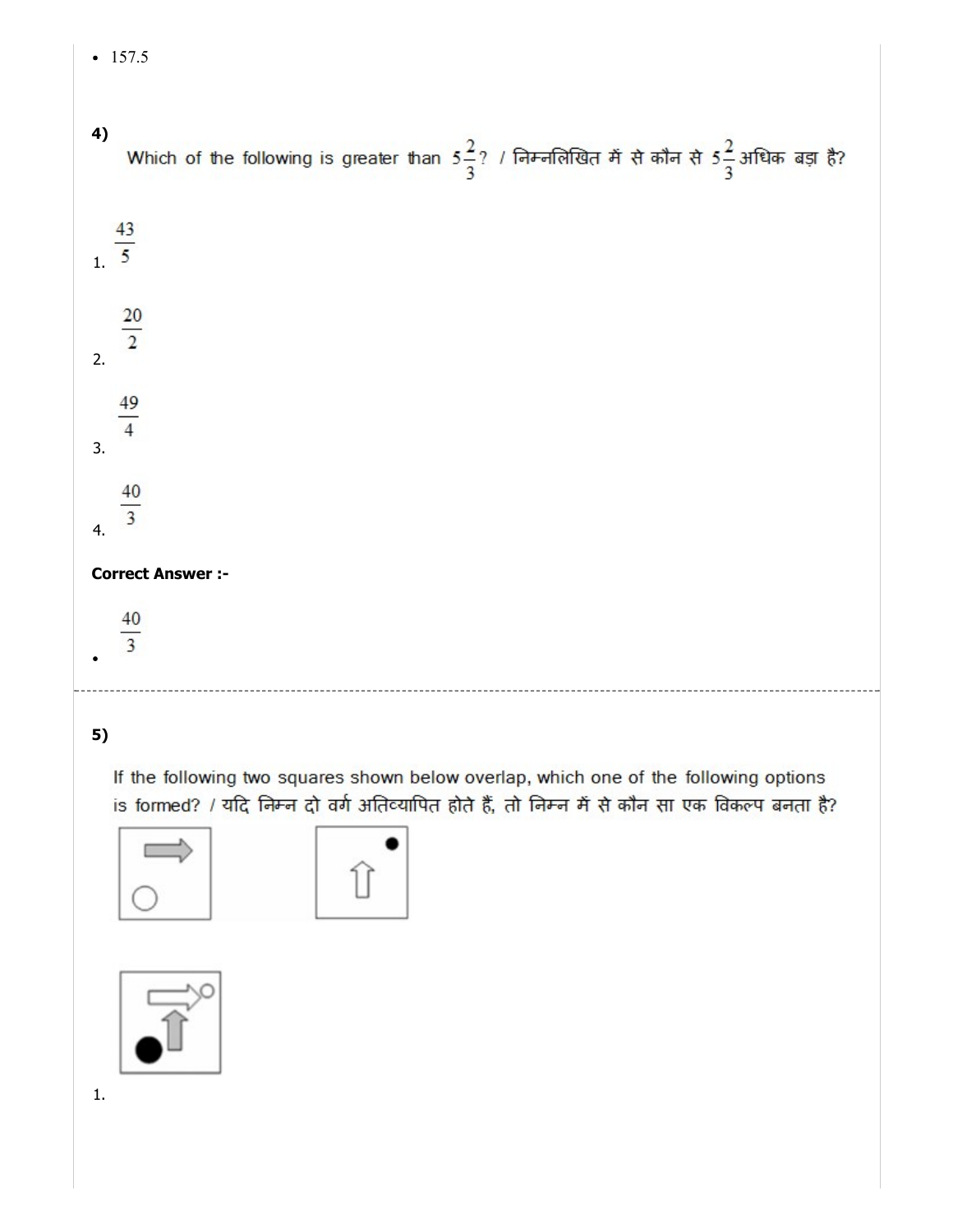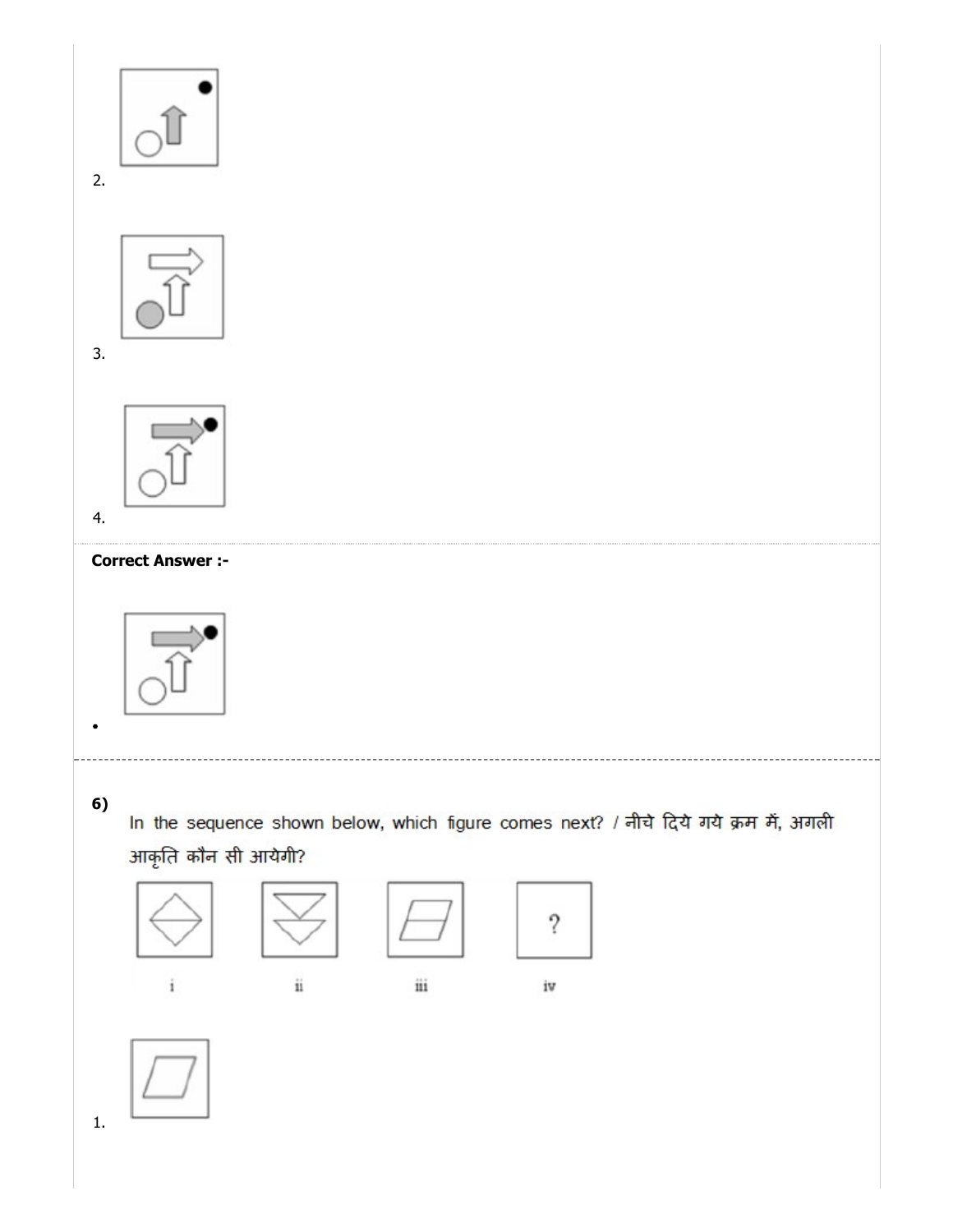

8) Simple interest on Rs. 1200 at 18% per annum for 9 months is: / 9 महीनेके िलए 18% ित वषपर 1200 पए पर साधारण याज िकतना है:

1. Rs. 191

2. Rs. 162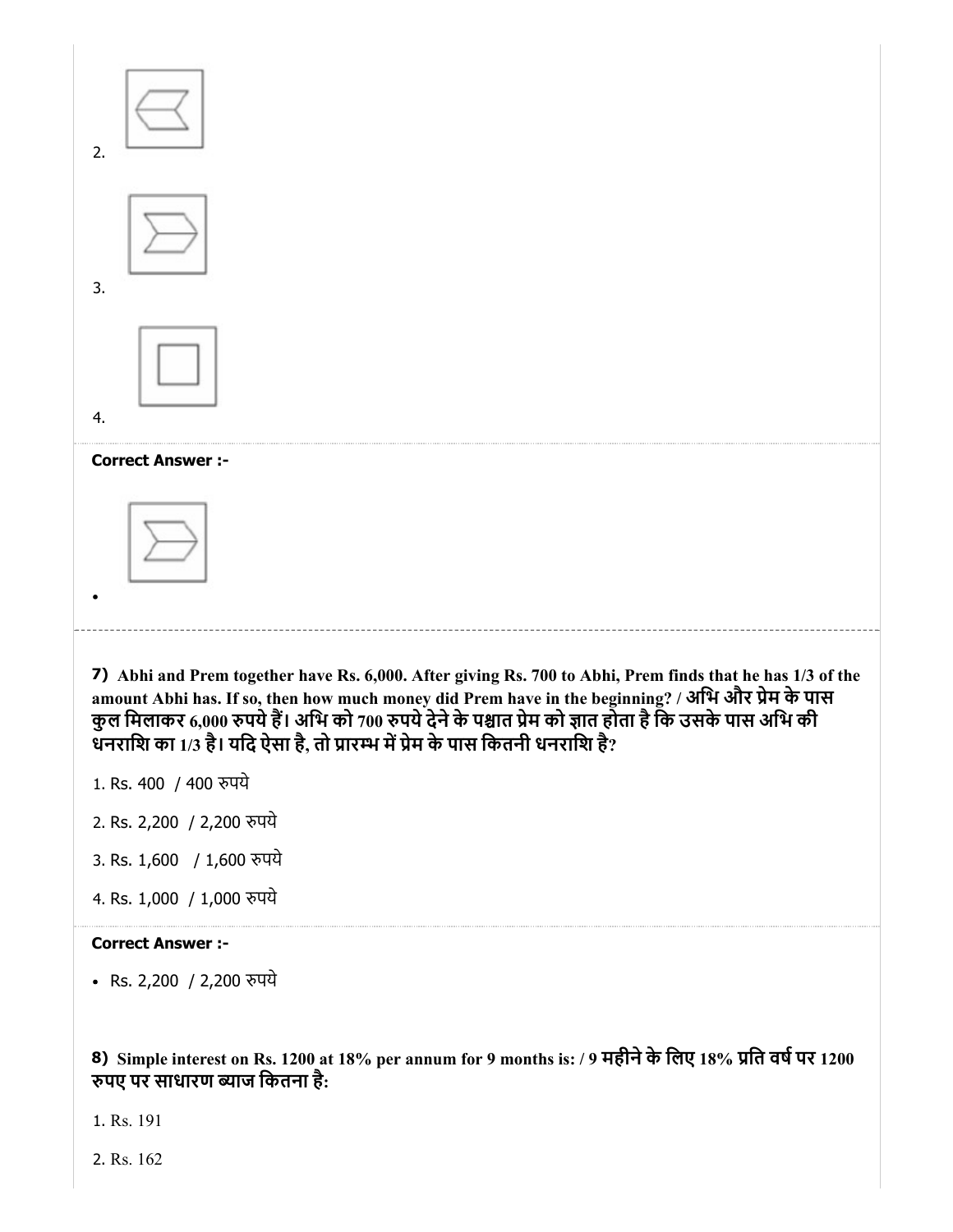|  | 3. Rs. 108 |
|--|------------|
|  |            |

4. Rs. 120

#### Correct Answer :-

• Rs.  $162$ 

9) The average of three consecutive numbers is 15. What is the new average when the three numbers are multiplied by 3? / तीन क्रमागत संख्याओं का औसत 15 है। जब तीनों संख्याएं 3 से गुणित की जाएं, तो उनका नया औसत क्या होगा?

1. 42

2. 40

3. 50

4. 45

#### Correct Answer :-

 $-45$ 

10) If 15% of water bill is reduced from the original bill, then Rs.170 will be the balance to be paid. How much was the original bill? / यदि 15% पानी का बिल, मूल बिल से कम हो जाता है तो भुगतान करने की शेष रािश 170 पयेहोगी। मूल िबल िकतना था?

1. Rs. 200 / 200 रुपये

2. Rs. 270 / 270 रुपये

3. Rs. 170 / 170 रुपये

4. Rs. 185 / 185 पये

#### Correct Answer :-

• Rs. 200 / 200 रुपये

## 11) The difference between the place values of 6 and 5 in the number 326549 is: / 326549 संख्या में 6 और 5 के स्थानीय मानों के बीच का अन्तर है:

1. 1500

2. 3500

3. 900

4. 2500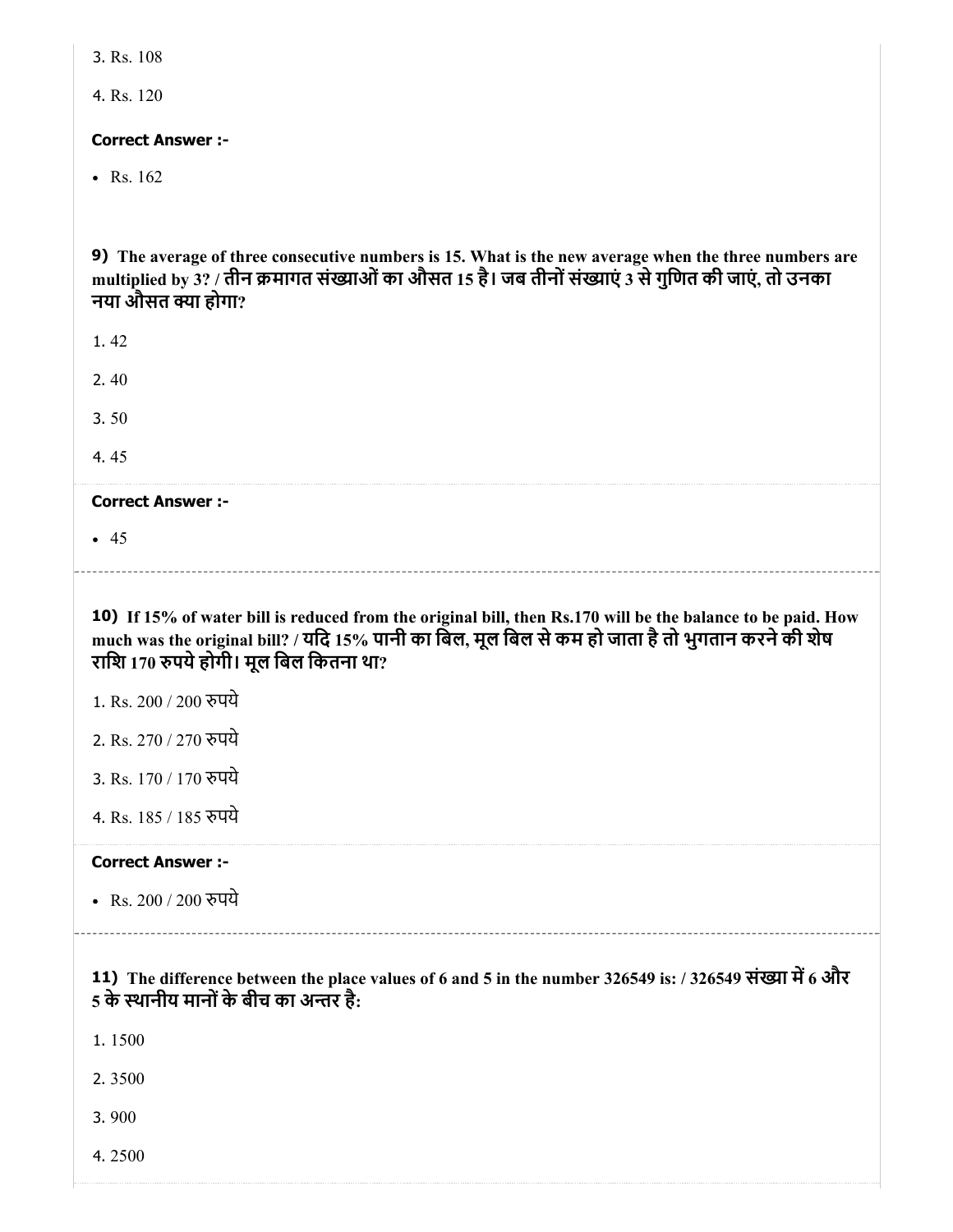| <b>Correct Answer:-</b>                                                                                                                                                                                                          |
|----------------------------------------------------------------------------------------------------------------------------------------------------------------------------------------------------------------------------------|
| • 900                                                                                                                                                                                                                            |
| 12) The different between two numbers is 20 % of the larger number. If the smaller number is 20, then<br>the largest number is: / दो संख्याओं के बीच का अंतर, बड़ी संख्या का 20% है। यदि छोटी संख्या 20 है तो बड़ी<br>संख्या है: |
| 1.80                                                                                                                                                                                                                             |
| 2.50                                                                                                                                                                                                                             |
| 3.45                                                                                                                                                                                                                             |
| 4.25                                                                                                                                                                                                                             |
| <b>Correct Answer :-</b>                                                                                                                                                                                                         |
| $\bullet$ 25                                                                                                                                                                                                                     |
| / निम्न दिये गये चार पतों में से नीचे दिये गये पते के ठीक समान कौन सा एक नहीं है?<br><b>Raffael Hertz</b>                                                                                                                        |
| 18/8 Bangna-trad Rd Moo7,                                                                                                                                                                                                        |
| Bangchalong, Amphur Bangplee,<br>Samutprakarn10540, Thailand                                                                                                                                                                     |
| (i) Raffael Hertz                                                                                                                                                                                                                |
| 18/8 Bangna-trad Rd Moo7,                                                                                                                                                                                                        |
| Bangchalong, Amphur Bangplee,<br>Samutprakarn10540, Thailand                                                                                                                                                                     |
| (ii) Raffael Hertz                                                                                                                                                                                                               |
| 18/8 Bangna-trad Rd Moo7,                                                                                                                                                                                                        |
| Bangchalong, Amphur Bangplee,                                                                                                                                                                                                    |

Samutprakarn10540, Thailand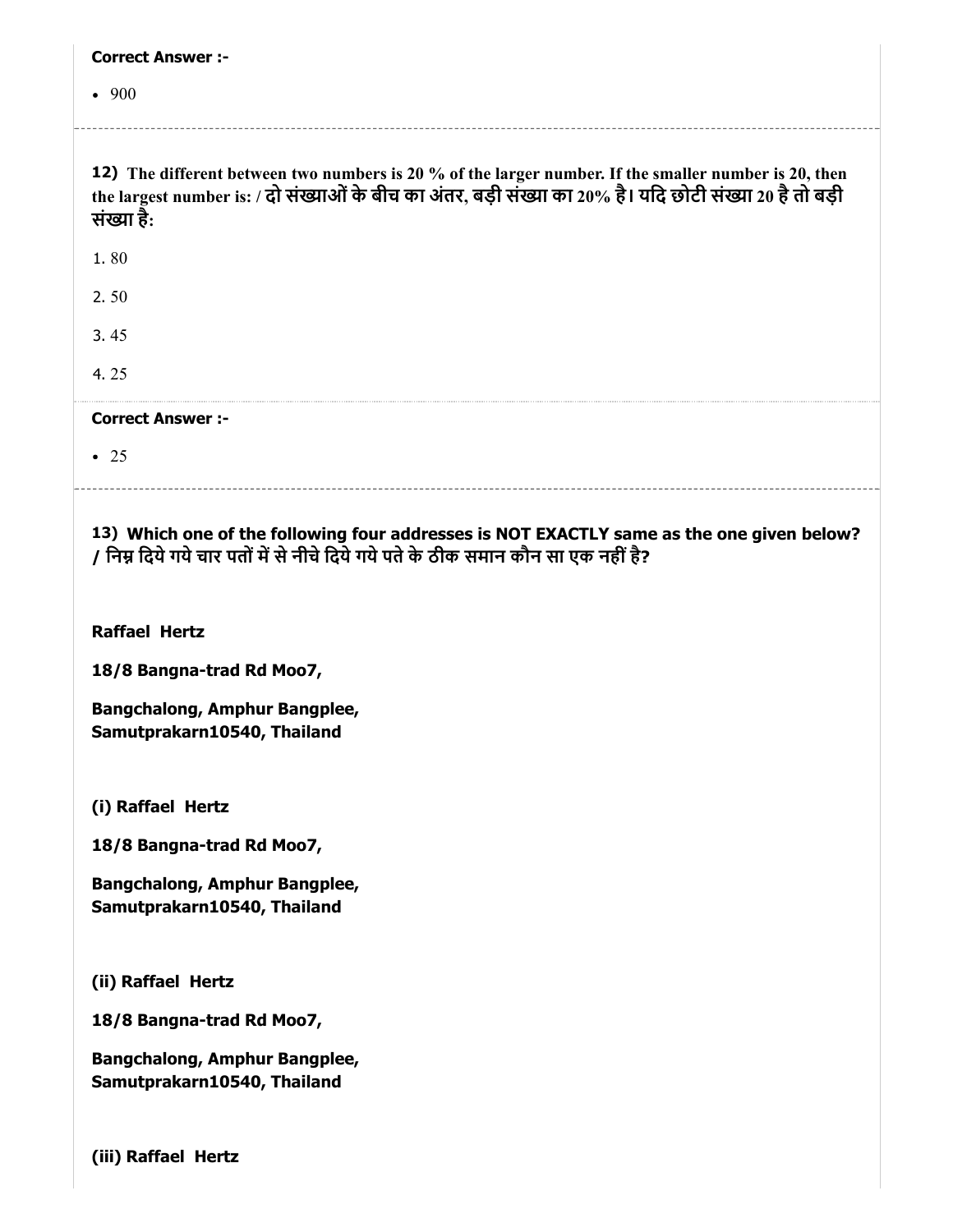| 18/8 Bangna-trad Rd Mo07,                                                                                                                                                                                                                                                             |  |
|---------------------------------------------------------------------------------------------------------------------------------------------------------------------------------------------------------------------------------------------------------------------------------------|--|
| Bangchalong, Amphur Bangplee,<br>Samutprakarn10540, Thailand                                                                                                                                                                                                                          |  |
| (iv) Raffael Hertz                                                                                                                                                                                                                                                                    |  |
| 18/8 Bangna-trad Rd Moo7,                                                                                                                                                                                                                                                             |  |
| Bangchalong, Amphur Bangplee,<br>Samutprakarn10540, Thailand                                                                                                                                                                                                                          |  |
| 1. iii                                                                                                                                                                                                                                                                                |  |
| $2.$ iv                                                                                                                                                                                                                                                                               |  |
| 3.ii                                                                                                                                                                                                                                                                                  |  |
| 4. i                                                                                                                                                                                                                                                                                  |  |
| <b>Correct Answer :-</b>                                                                                                                                                                                                                                                              |  |
| $\bullet$ iii                                                                                                                                                                                                                                                                         |  |
| 14) Raju age after 15 years will be 5 times his age 5 years back, what is the present age of<br>Raju? / 15 वर्ष पश्चात राजू की आयु, 5 वर्ष पहले राजू की आयु का 5 गुना होगी। राजू की वर्तमान आयु क्या है?<br>1. 14 years / 14 वर्ष                                                     |  |
| 2. 15 years /15 वर्ष                                                                                                                                                                                                                                                                  |  |
|                                                                                                                                                                                                                                                                                       |  |
| 3. 8 years / $8 \overline{q}$                                                                                                                                                                                                                                                         |  |
| 4. 10 years / 10 $\overline{d}$                                                                                                                                                                                                                                                       |  |
| <b>Correct Answer :-</b>                                                                                                                                                                                                                                                              |  |
| • 10 years / 10 $\overline{d}$                                                                                                                                                                                                                                                        |  |
| 15) Prabhu was 4 times as old as his son 8 years ago. After 8 years, Prabhu will be twice as<br>old as his son. What is the present age of Prabhu? / 8 वर्ष पहले प्रभु अपने पुत्र से 4 गुना बड़ा था। 8<br>वर्ष पश्चात, प्रभु अपने पुत्र से दोगुना होगा। प्रभु की वर्तमान आयु क्या है? |  |
| 1.40 years / 40 वर्ष                                                                                                                                                                                                                                                                  |  |
| 2.30 years / 30 वर्ष                                                                                                                                                                                                                                                                  |  |
| 3.45 years / 45 वर्ष                                                                                                                                                                                                                                                                  |  |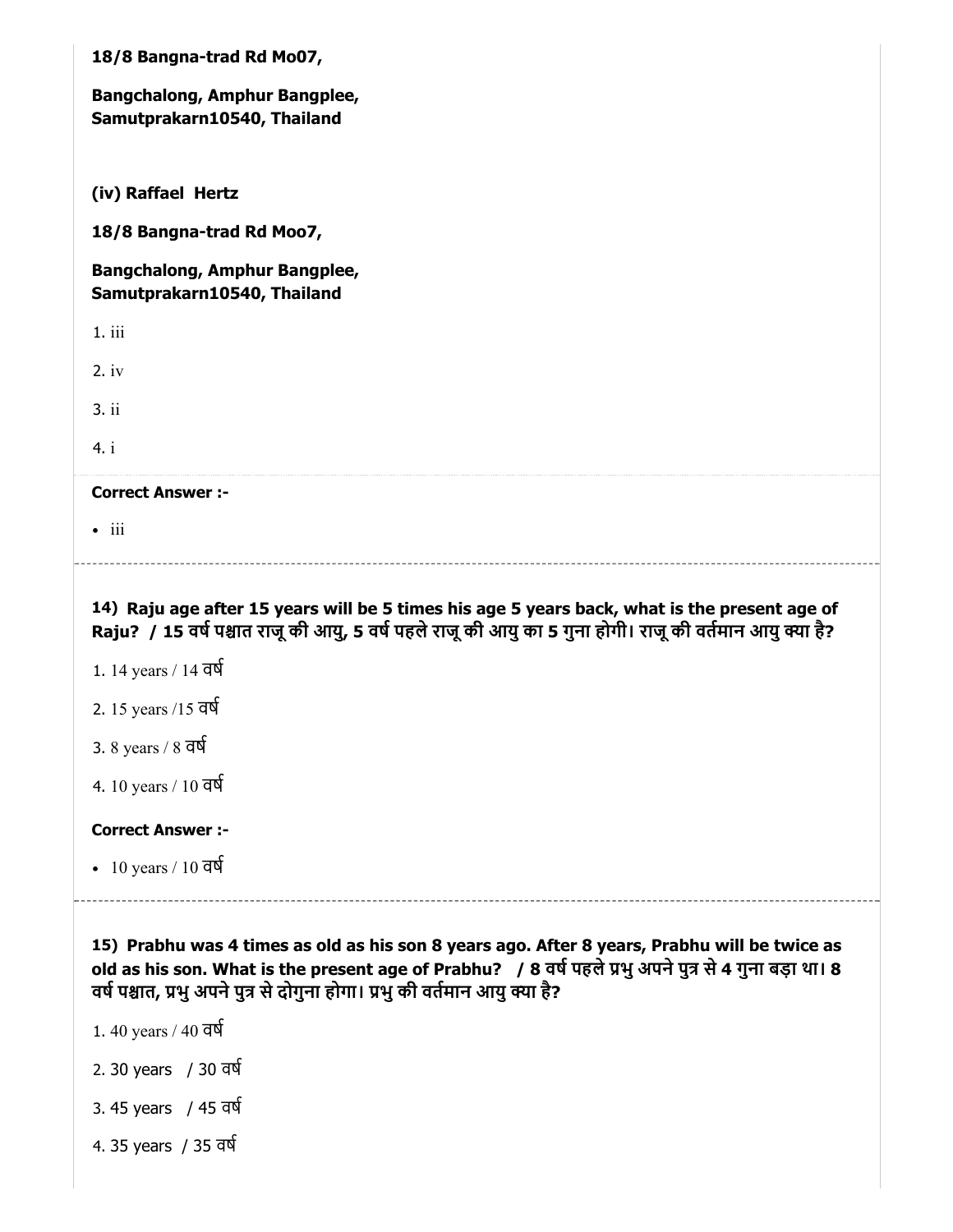| <b>Correct Answer :-</b>                   |                                                                                                                                                                                                                                                                                                                                                                                                               |
|--------------------------------------------|---------------------------------------------------------------------------------------------------------------------------------------------------------------------------------------------------------------------------------------------------------------------------------------------------------------------------------------------------------------------------------------------------------------|
| • 40 years / 40 $\overline{q}\overline{q}$ |                                                                                                                                                                                                                                                                                                                                                                                                               |
|                                            | 16) Yukta gets Rs. 350 to buy fruit and vegetables for her mother. She buys fruit worth Rs.<br>148. How much money is spent for buying vegetables, if she returns Rs. 42 to her mother? /<br>युक्ता ने अपनी माँ के लिए फल और सब्ज़ियां खरीदने हेतु 350 रुपये प्राप्त किए। उसने 148 रुपये मूल्य के फल<br>खरीदे। यदि वह अपनी माँ को 42 रुपये वापस करती है तो उसने सब्ज़ियाँ खरीदने के लिए कितने रुपये खर्च किए? |
| 1. Rs. 196 / 196 रुपये                     |                                                                                                                                                                                                                                                                                                                                                                                                               |
| 2. Rs. 178 / 178 रुपये                     |                                                                                                                                                                                                                                                                                                                                                                                                               |
| 3. Rs. 202 / 202 रुपये                     |                                                                                                                                                                                                                                                                                                                                                                                                               |
| 4. Rs. 160 / 160 रुपये                     |                                                                                                                                                                                                                                                                                                                                                                                                               |
| <b>Correct Answer:-</b>                    |                                                                                                                                                                                                                                                                                                                                                                                                               |
|                                            |                                                                                                                                                                                                                                                                                                                                                                                                               |
| • Rs. 160 / 160 रुपये                      |                                                                                                                                                                                                                                                                                                                                                                                                               |
| 1.75 $^{0}$                                | 17) Two angles of a triangle are in the ratio of 3 : 5. If the difference of the angles is 30 <sup>0</sup> ,<br>how many degrees will the largest angle in the triangle have? / एक त्रिकोण के दो कोण 3 : 5 के<br>अनुपात में हैं। यदि कोणों का अन्तर 30 <sup>0</sup> है तो त्रिकोण में दीर्घतम कोण कितने डिग्री का होगा?                                                                                       |
| 2.80 <sup>0</sup>                          |                                                                                                                                                                                                                                                                                                                                                                                                               |
| 3.70 <sup>0</sup>                          |                                                                                                                                                                                                                                                                                                                                                                                                               |
| 4.65 $^{0}$                                |                                                                                                                                                                                                                                                                                                                                                                                                               |
| <b>Correct Answer :-</b>                   |                                                                                                                                                                                                                                                                                                                                                                                                               |

18) Forty men can finish building two-fifths of a wall in 20 days. How many more men should be put to work to complete the remaining portion of the wall in the next 20 days? / 20 दिनों में चालीस पुरूष एक दीवार का 2/5 निर्माण पूरा कर सकते हैं। अगले 20 दिनों में दीवार के शेष भाग को पूरा करने के िलए िकतनेऔर अिधक पुषोंको कायपर लगाना चािहए?

1. 40

2. 80

3. 20

4. 60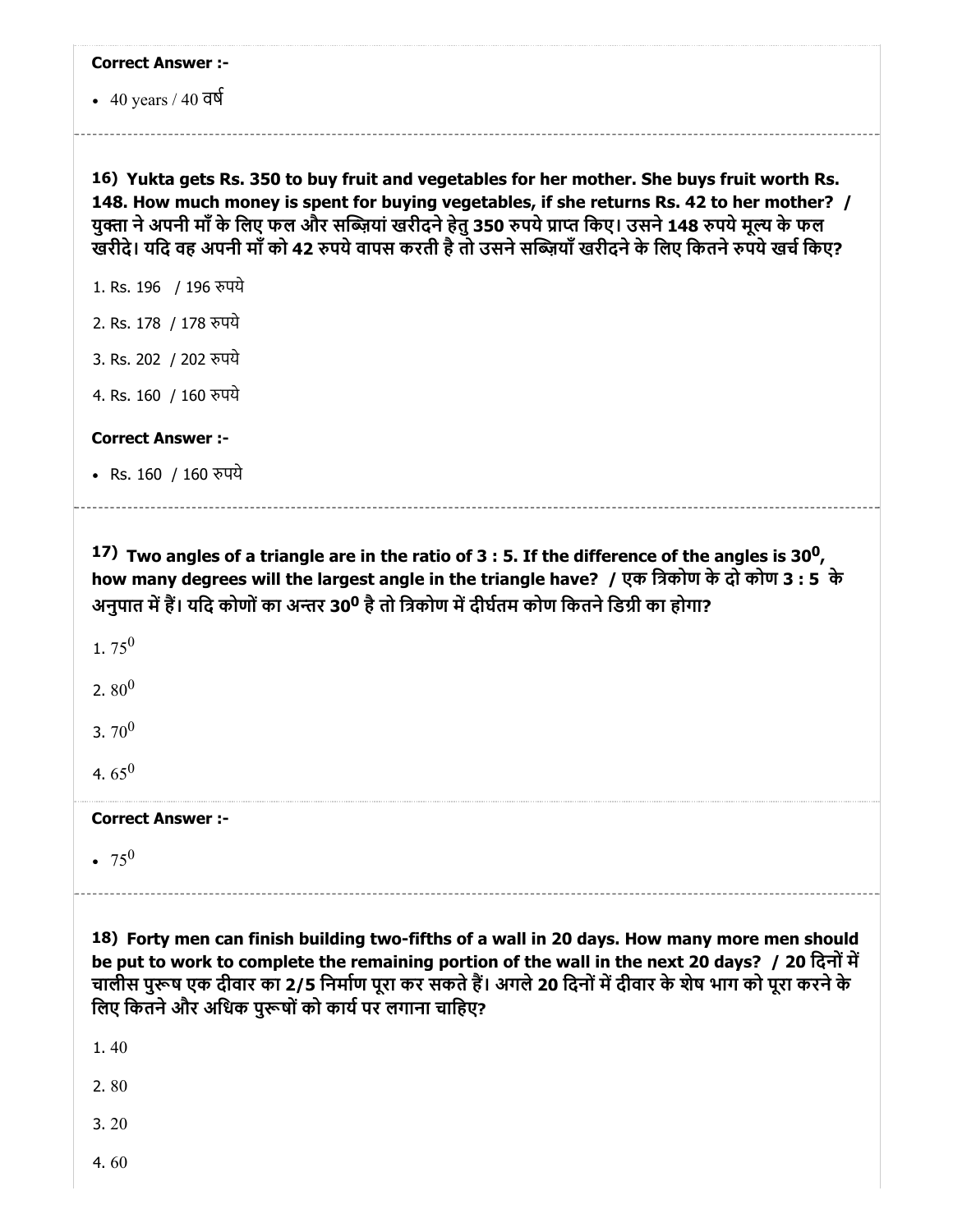|  | <b>Correct Answer :-</b> |  |
|--|--------------------------|--|
|--|--------------------------|--|

 $\cdot$  20

19) The total time taken by two trains to cross each other is 20 seconds. The speed of both the trains is 10 m/s. What is the combined length of both the trains? / दो रेलों द्वारा एक-दूसरे को पार करने में लिया गया कुल समय 20 सेकण्ड है। दोनों रेलों की गति 10 मीटर/सेकण्ड है। दोनों रेलों की संयुक्त लम्बाई क्या है?

- 1. 100 m / 100 मीटर
- 2. 200 m / 200 मीटर
- 3. 300 m / 300 मीटर
- 4. 400 m / 400 मीटर

Correct Answer :-

• 400 m) / 400 मीटर

20) A can finish a work in 18 days and B can do the same in 15 days. If A worked for 12 days and leaves the job; then, in how many days can B complete the remaining work singlehandedly? / A किसी कार्य को 18 दिनों में और B उसी कार्य को 15 दिनों में पूरा कर सकता है। यदि A 12 दिनों के लिए कार्य करता है और फिर कार्य छोड़ देता है तो B अकेले बचे हुए कार्य को कितने दिनों में पूरा करेगा?

- 1. 6 days / 6 िदन
- 2. 4 days / 4 िदन
- 3. 7 days / 7 िदन
- 4. 5 days / 5 िदन

#### Correct Answer :-

5 days / 5 िदन

21) The cost price of a television is Rs. 2400, which is 20 % below the marked price. If it is sold at a discount of 16 % on the marked price, then, find its marked price, selling price, and profit? / एक टेलीविज़न का क्रय मूल्य 2400 रुपये है, जो कि अंकित मूल्य से 20% कम है। यदि उसे अंकित मूल्य पर 16% की छूट पर बेचा जाता है, तो उसका अंकित मूल्य, विक्रय मूल्य और लाभ ज्ञात करें।

1. Rs. 4000, Rs. 3520, 6%

- 2. Rs. 3000, Rs. 2520, 5%
- 3. Rs. 5000, Rs. 6250, 7%
- 4. None of the above / उपरोक्त में से कोई नहीं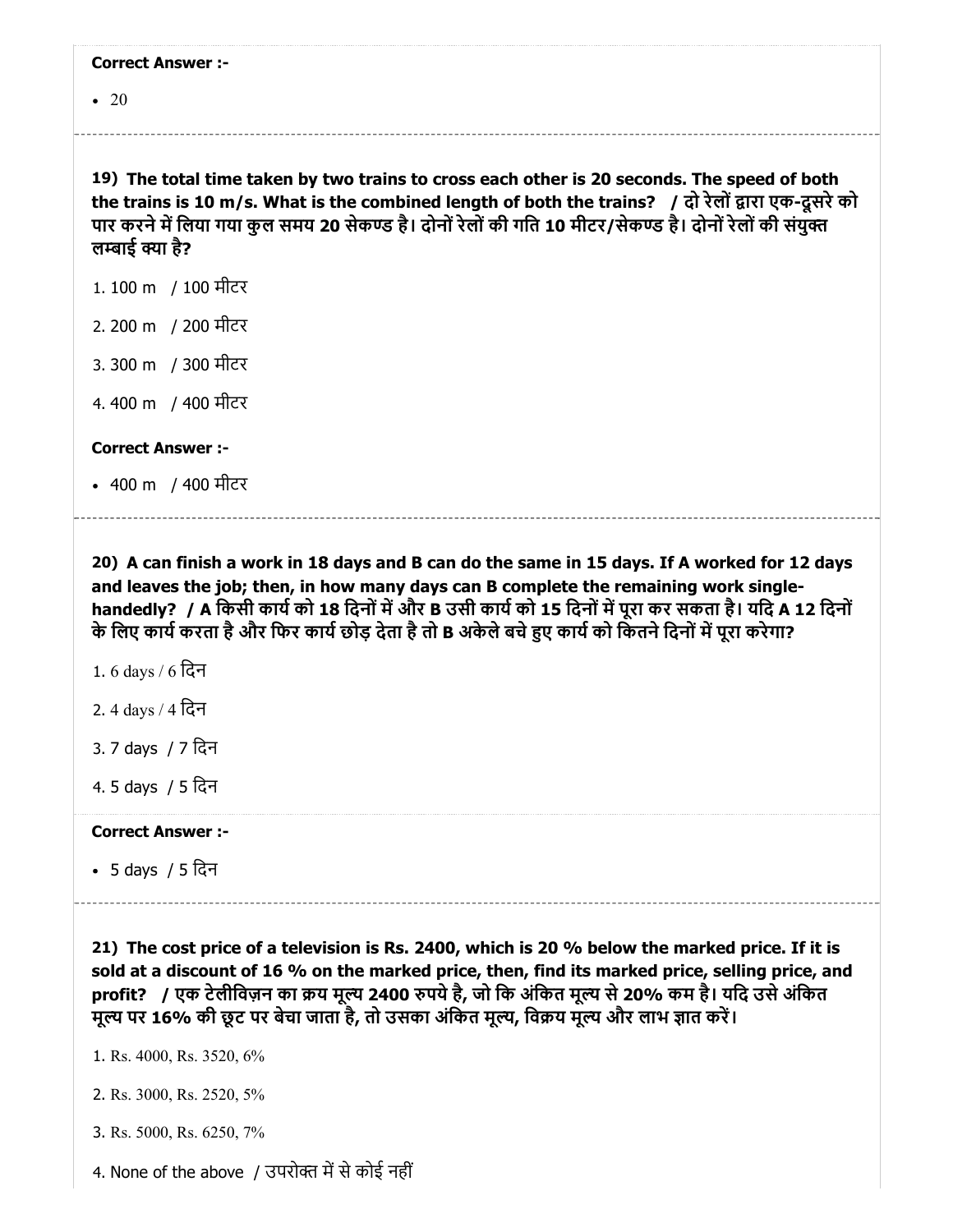| <b>Correct Answer :-</b>                                                                                                                                                                                                                         |
|--------------------------------------------------------------------------------------------------------------------------------------------------------------------------------------------------------------------------------------------------|
| • Rs. 3000, Rs. 2520, 5%                                                                                                                                                                                                                         |
| 22) A trader marks his goods at 40 % above the cost price but allows a discount of 25 %.<br>What is his gain percent? / एक व्यापारी ने अपने सामान पर क्रय मूल्य से 40% अधिक अंकित किया लेकिन<br>25 % की छूट प्रदान की। उसका लाभ प्रतिशत क्या है? |
| 1.6 $%$                                                                                                                                                                                                                                          |
| 2. $7\%$                                                                                                                                                                                                                                         |
| 3.5 $%$                                                                                                                                                                                                                                          |
| 4.8%                                                                                                                                                                                                                                             |
| <b>Correct Answer :-</b>                                                                                                                                                                                                                         |
| • $5\%$                                                                                                                                                                                                                                          |
|                                                                                                                                                                                                                                                  |
| 23) The HCF of 2, 3, and 5 is: / 2, 3 और 5 का महत्तम समापवर्तक है:                                                                                                                                                                               |
| 1.1                                                                                                                                                                                                                                              |
| 2.0                                                                                                                                                                                                                                              |
| 3.5                                                                                                                                                                                                                                              |
| 4.3                                                                                                                                                                                                                                              |
| <b>Correct Answer :-</b>                                                                                                                                                                                                                         |
| $\bullet$ 1                                                                                                                                                                                                                                      |
| 24) If 18 % of a number exceed its 14 % by 45, then the number is / एक संख्या का 18% उसके<br>14% से 45 अधिक है, तो संख्या है                                                                                                                     |
| 1.1225                                                                                                                                                                                                                                           |
| 2.1275                                                                                                                                                                                                                                           |
| 3.1125                                                                                                                                                                                                                                           |
| 4.900                                                                                                                                                                                                                                            |
| <b>Correct Answer :-</b>                                                                                                                                                                                                                         |
| $-1125$                                                                                                                                                                                                                                          |
|                                                                                                                                                                                                                                                  |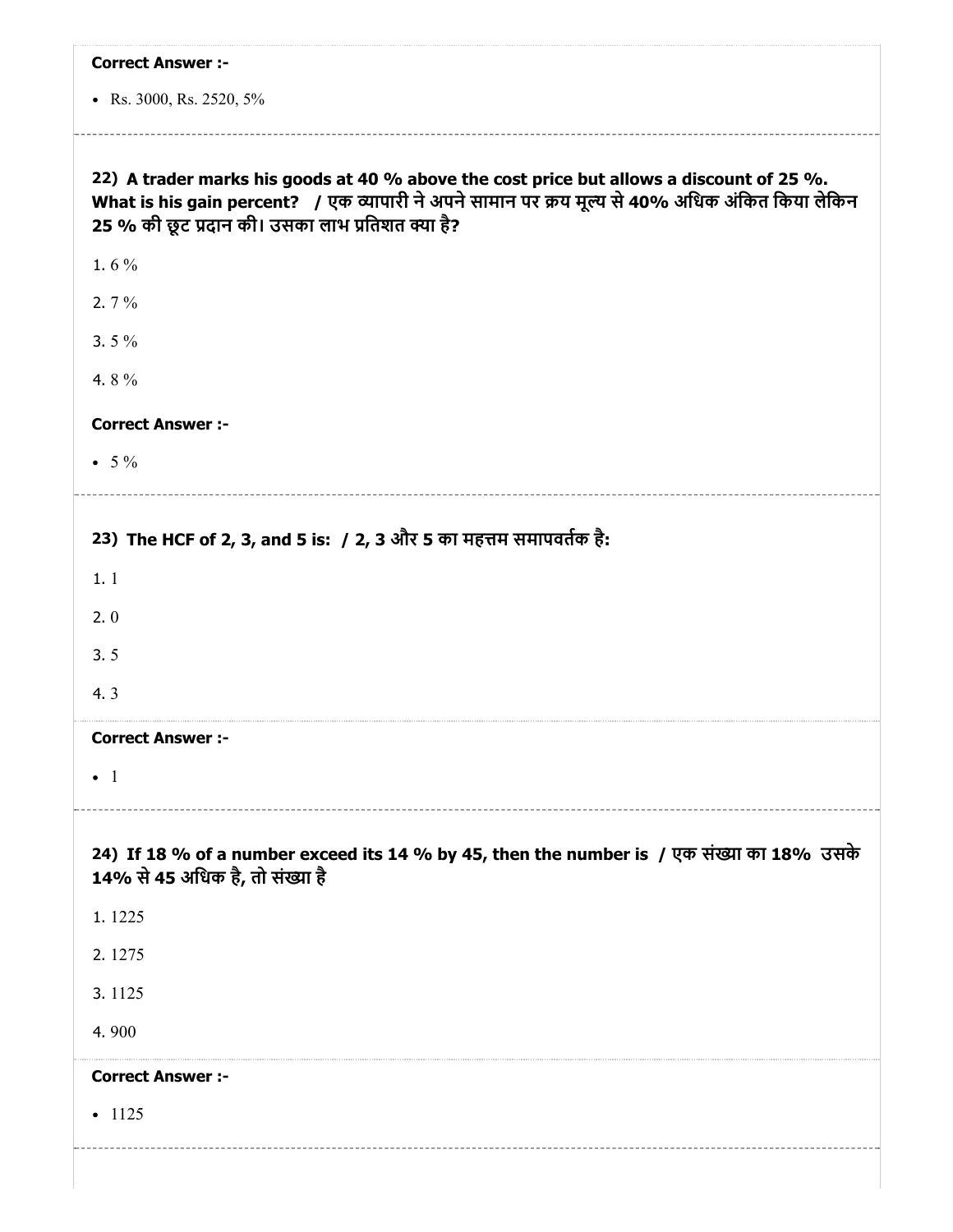25) Rahul is ten years younger than Gautam. Ten years hence, the ratio of ages of Rahul and Gautam will 2:3. Find the present age of Rahul. / राहुल, गौतम से 10 वर्ष छोटा है। दस वर्ष पश्चात, राहुल और गौतम की आयु का अनुपात 2:3 होगा। राहुल की वर्तमान आयु को ज्ञात करें।

| $\bullet$                |  |  |  |
|--------------------------|--|--|--|
| <b>Correct Answer :-</b> |  |  |  |
| 4.15                     |  |  |  |
| 3.5                      |  |  |  |
| 2.20                     |  |  |  |
| 1.10                     |  |  |  |

26) Two stations A and B are 80 km apart on a straight line. One train starts from Station A at 7 a.m. and travels towards B at 20 kmph. Another train starts from Station B at 8 a.m. and travels towards A at a speed of 40 kmph. At what time will the two trains meet? / दो स्टेशन A और B एक सीधी रेखा पर 80 किमी की दूरी पर हैं। एक रेल स्टेशन A से प्रात: 7 बजे प्रारम्भ होती है और 20 किमी प्रति घंटा की गति से B की ओर जाती है। एक अन्य रेल B स्टेशन से प्रात: 8 बजे प्रारम्भ होती है और 40 किमी प्रति घंटा की गति से A की ओर जाती है। किस समय पर दोनों रेलें मिलेंगी?

1. 9.05 a.m.

2. 9.20 a.m.

3. 8.30 a.m.

4. 9.00 a.m.

#### Correct Answer :-

• 9.00 a.m.

27) The series given below contains a sequence of alphabets and numbers. Identify the incorrect combination: / नीचे दी गई श्रृंखला में, अक्षरों और संख्याओं का एक क्रम निहित हैं। गलत संयोजन पहचानिए:

i.3214eeqt4123

ii.3214reqt4123

iii.3214reqt4123

iv.3214reqt4123

1. iv

2. i

3. iii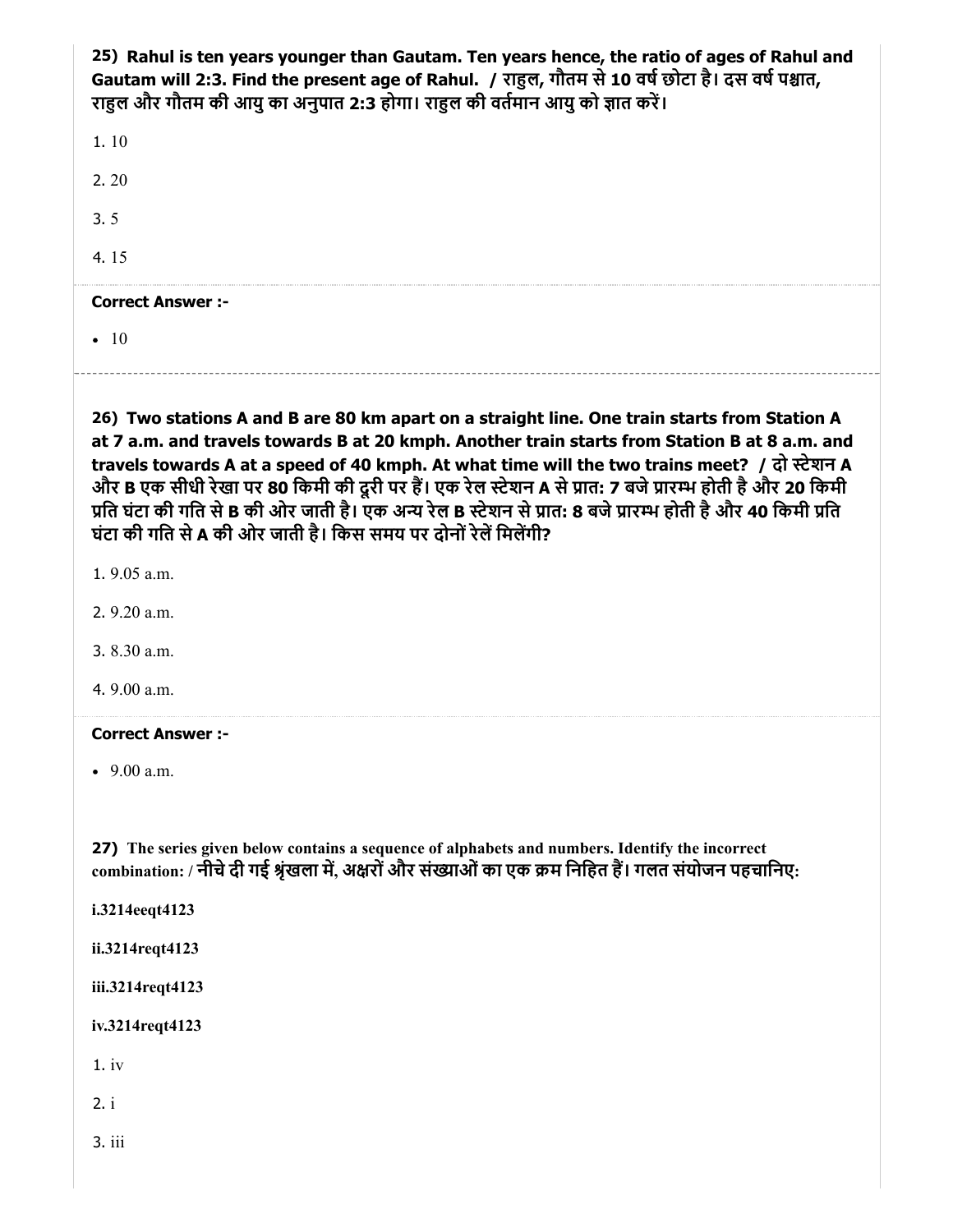| 4. ii                                 |
|---------------------------------------|
| <b>Correct Answer :-</b>              |
| $\bullet$ i                           |
|                                       |
| 28) Find the average. / औसत निकालिये। |
| 39, 45, 51, 57, 63 & 69               |
| 1.58                                  |
| 2.57                                  |
| 3.54                                  |
| 4.55                                  |
| <b>Correct Answer :-</b>              |
| • 54                                  |

29) A train travels at an average speed of 50 kmph, stopping for 2 min after every 75 km. How long will it take for the train to reach a destination of 600 km from its starting point? / एक रेल 50 किमी प्रति घंटा की औसत चाल से चल रही है, जो कि प्रत्येक 75 किमी पश्चात 2 मिनट के लिए रूकती है। अपने प्रारम्भिक स्थल से 600 किमी के गंतव्य तक पहुँचने के लिए रेल को कितना समय लगेगा?

1. 12 hr 14 min / 12 घंटे 14 मिनट

2. 12 hr 7 min / 12 घंटे 7 मिनट

3. 12 hr 21 min / 12 घंटे 21 मिनट

4. None of the above  $\,$  / उपरोक्त में से कोई नहीं

Correct Answer :-

• 12 hr 14 min / 12 घंटे 14 मिनट

30) A tyre of a truck has a diameter of 0.5 m. How many revolutions would it make, if it travels 275 m? / एक ट्रक के पहिए का व्यास 0.5 मीटर है। यदि वह 275 मीटर की यात्रा करता है तो वह कितने परिक्रमण करेगा?

1. 175

2. 450

3. 225

4. 550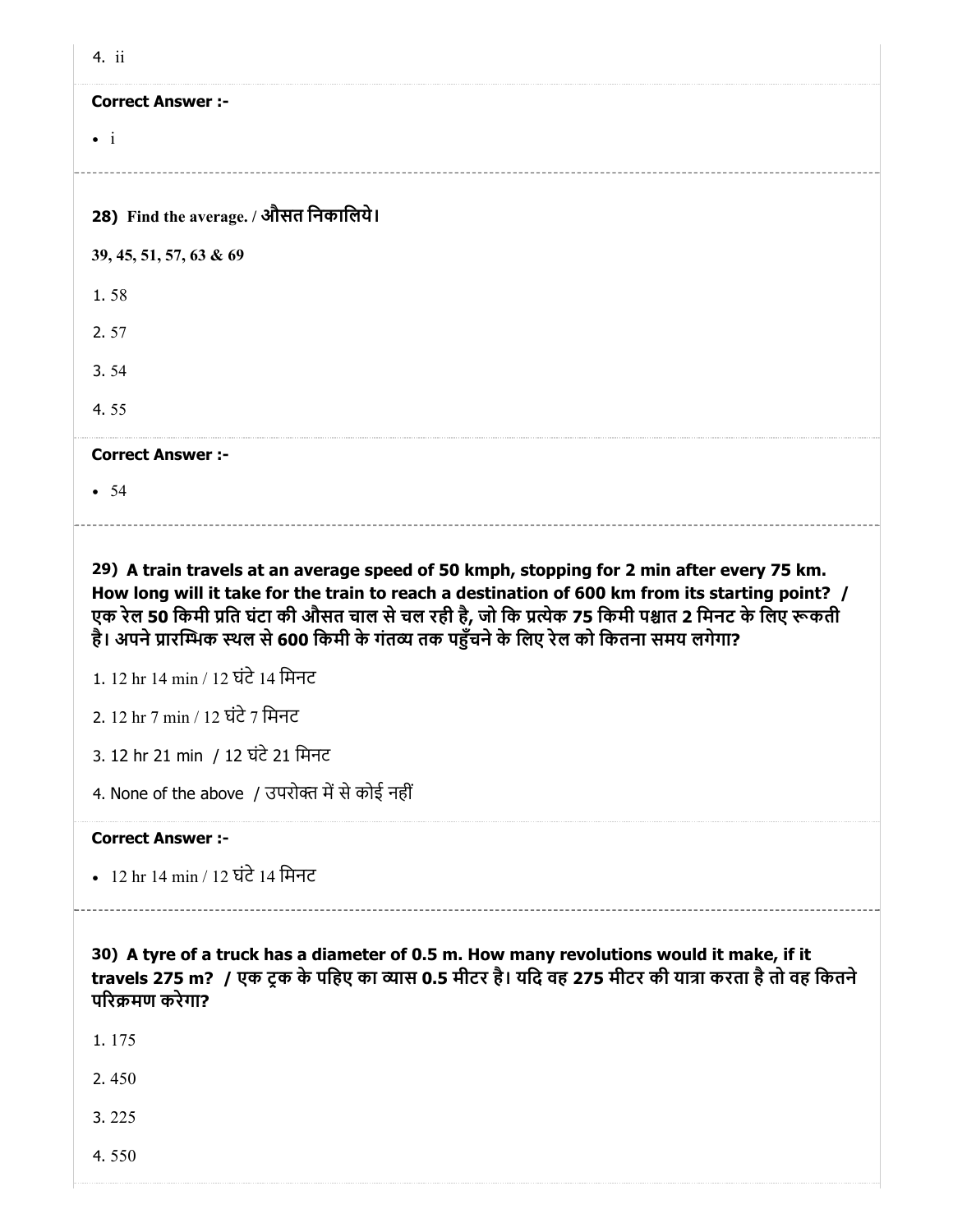| <b>Correct Answer :-</b>                                                                                                             |
|--------------------------------------------------------------------------------------------------------------------------------------|
| $-175$                                                                                                                               |
|                                                                                                                                      |
| Topic:- Science and Simple Arithmetic                                                                                                |
|                                                                                                                                      |
| 1) If $\frac{2a}{\sqrt{2}} = 2\sqrt{2}$ , then $a =$ $\frac{2a}{\sqrt{2}} = 2\sqrt{2}$ , $\pi a =$ $\frac{2a}{\sqrt{2}} = 2\sqrt{2}$ |
| 1.4                                                                                                                                  |
| 2.2                                                                                                                                  |
| 3.1                                                                                                                                  |
| $4\sqrt{2}$                                                                                                                          |
| <b>Correct Answer :-</b>                                                                                                             |
| $\bullet$ 2                                                                                                                          |
| 2) The value of 'm' for which $5^m \div 5^{-3} = 5^5$ is: $/ 5^m \div 5^{-3} = 5^5$ मैं 'm' का मान निम्न होगा:                       |
|                                                                                                                                      |
| 1.5                                                                                                                                  |
| 2.3                                                                                                                                  |
| 3.2                                                                                                                                  |
| 4.1                                                                                                                                  |
| <b>Correct Answer :-</b>                                                                                                             |
| $\bullet$ 2                                                                                                                          |
|                                                                                                                                      |
| 3)                                                                                                                                   |
|                                                                                                                                      |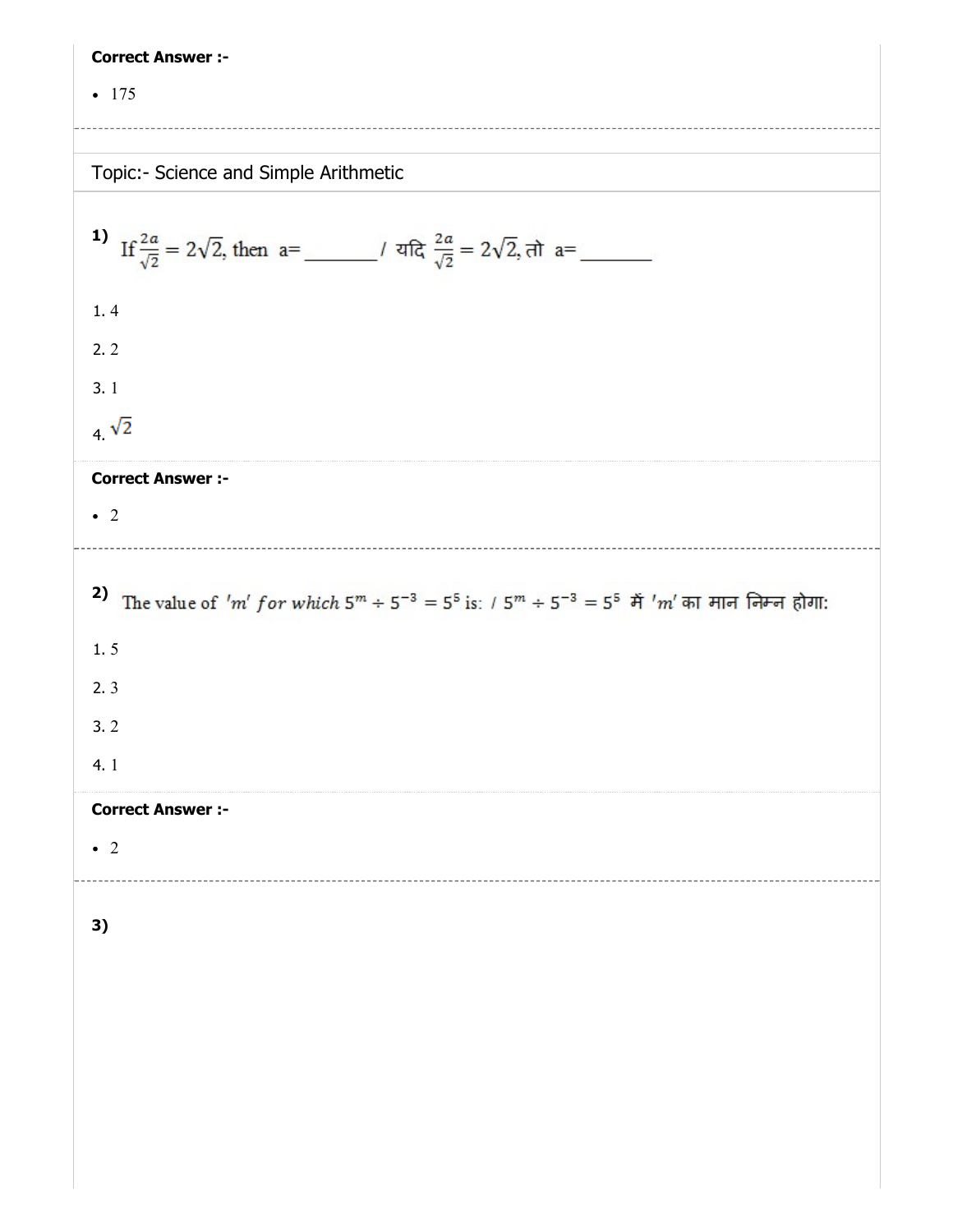In a motor factory, five varieties of vehicles were manufactured in one year, whose breakup is given below.

If this data were to be represented in a pie chart, then what will be the angle for vans?

| Motor. | <b>COMPART</b> |      | T    | micks |
|--------|----------------|------|------|-------|
| bikes  | Jars           |      | Vans | vum   |
| 6000   |                | 1200 | 800  | 400   |

/ एक मोटर फैक्टरी में, एक वर्ष में 5 तरह के वाहनों का उत्पादन किया गया, जिसका विवरण निम्न में दिया गया है।

यदि यह डाटा पाई चार्ट में निरूपित किया गया होता, तो वैन के लिए क्या कोण होता?

| मोटर<br>बाइक | कार  |      | $C_{\sigma}$ | ट्रक<br>।मना |
|--------------|------|------|--------------|--------------|
| 6000         | 3600 | 1200 | 800          | 400          |

1.  $72^{\circ}$ 

 $2.24$ <sup> $^{\circ}$ </sup>

3.  $36^{o}$ 

4.60 $^{\circ}$ 

#### Correct Answer :-

 $\cdot$  24 $\degree$ 

4) If  $16 - 3(a - 7) = -14$ , then  $a =$  \_\_\_\_\_\_, / यदि  $16 - 3(a - 7) = -14$  है, तो  $a =$  \_\_\_\_,

1. 19

2. 17

3. 21

4. 13

#### Correct Answer :-

 $-17$ 

5)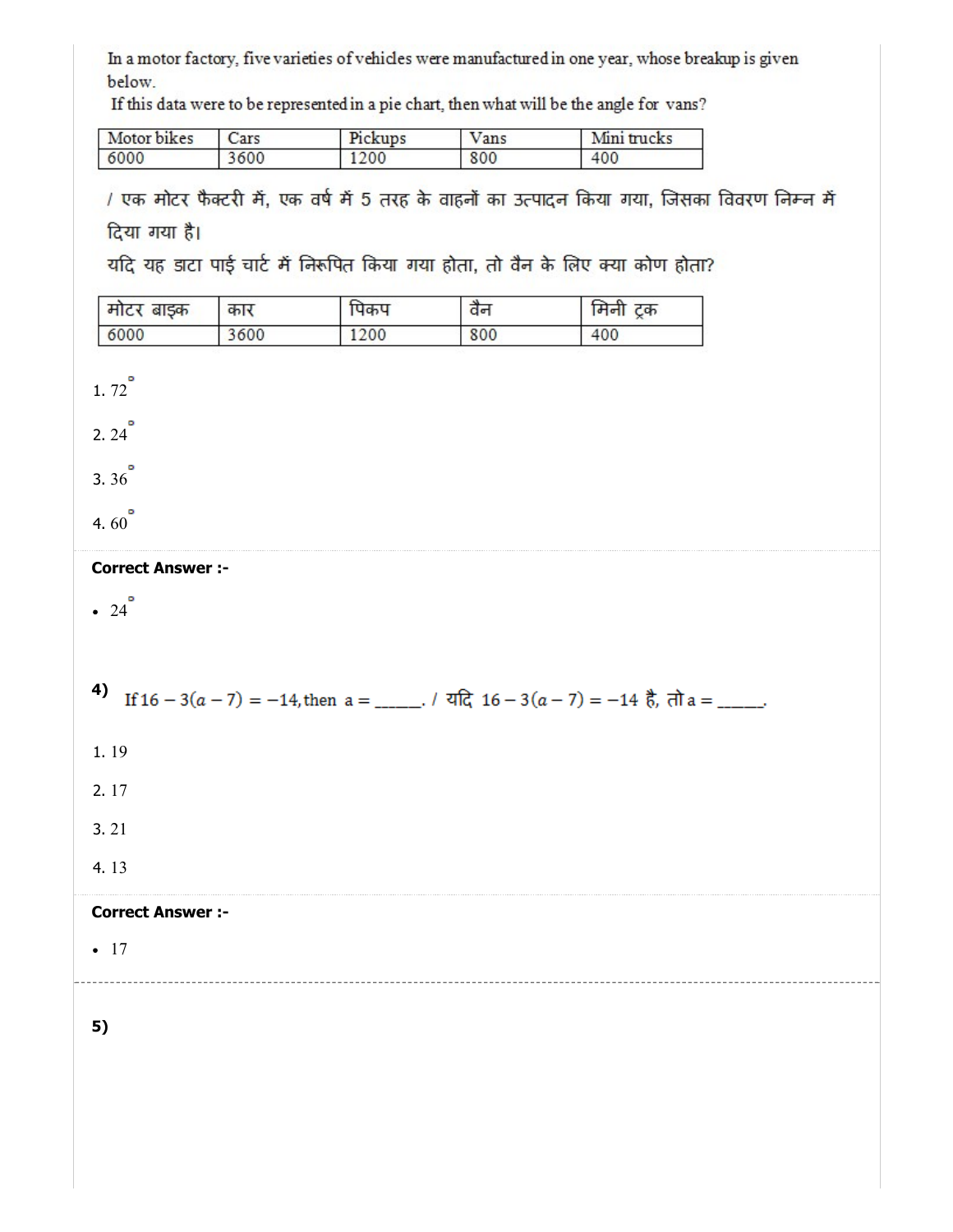In parallelogram ABCD, the value of x, when  $\angle A = 40^\circ$  is: / समांतर चतुर्भूज में, x का मान निम्न है, जबकि ∠ $A = 40^\circ$  है: D  $\chi$ B A  $1.120^{\circ}$  $2.150^{\circ}$  $3.40^{\circ}$ 4.  $140^{\circ}$ Correct Answer :-  $. 140°$ 6)<br>In a quadrilateral ABCD, if ∠*A* = 80 °, ∠*B* = 100 °, ∠*C* = 50 °, then ∠*D* = \_\_\_\_\_, / एक चतुर्भुज ABCD में, यदि ∠A = 80 °, ∠B = 100 °, ∠C = 50 °, तो ∠D = \_\_\_\_\_.  $1.130^{\circ}$  $2.100^{\circ}$  $3.110^{\circ}$ 4.  $120^{\circ}$ Correct Answer :-  $.130°$ Simplify:  $(3x + 2)^3 + (3x - 2)^3$  /  $(3x + 2)^3 + (3x - 2)^3$  को सरत कीजिए: 7)  $1.54x^3 + 2x^2 + 72x - 16$  $2.54x^3 + 12x^2 + 72x$  $3.54x^3 + 72x$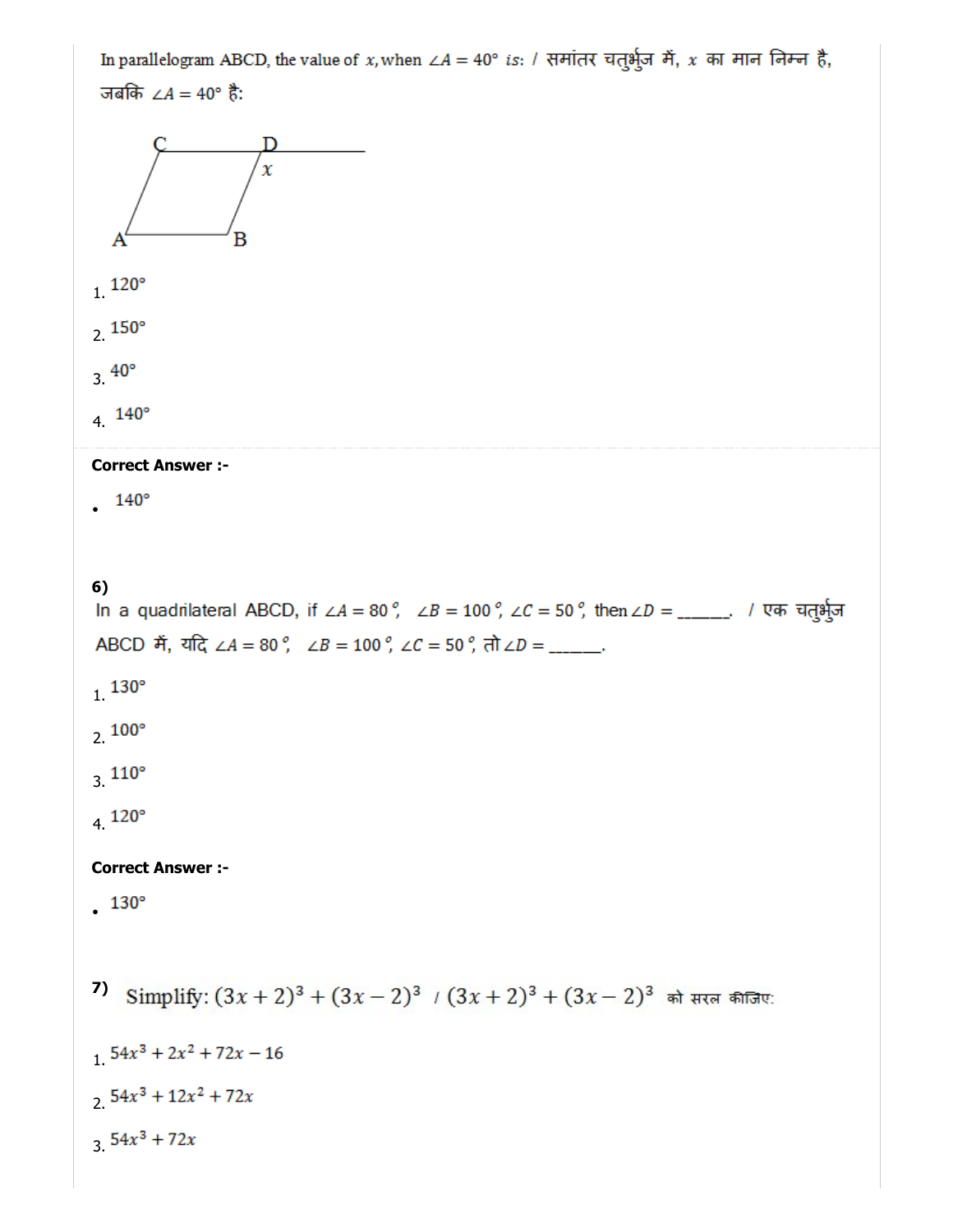| $4\quad 54x^3 + 72x - 16$                                                                                                                                                                                                                                                                                                                                               |
|-------------------------------------------------------------------------------------------------------------------------------------------------------------------------------------------------------------------------------------------------------------------------------------------------------------------------------------------------------------------------|
| <b>Correct Answer :-</b>                                                                                                                                                                                                                                                                                                                                                |
| $54x^3 + 72x$                                                                                                                                                                                                                                                                                                                                                           |
|                                                                                                                                                                                                                                                                                                                                                                         |
| 8)<br>The remainder when $(3p^3 - 7)$ is divided by $(p - 1)$ is: $(3p^3 - 7)$ $\pi$ $(p - 1)$                                                                                                                                                                                                                                                                          |
| से भाग देने पर निम्न शेषफल बचता है:                                                                                                                                                                                                                                                                                                                                     |
|                                                                                                                                                                                                                                                                                                                                                                         |
| $1^{-4}$                                                                                                                                                                                                                                                                                                                                                                |
| $2. -7$                                                                                                                                                                                                                                                                                                                                                                 |
| 3.7                                                                                                                                                                                                                                                                                                                                                                     |
| 4.4                                                                                                                                                                                                                                                                                                                                                                     |
| <b>Correct Answer :-</b>                                                                                                                                                                                                                                                                                                                                                |
|                                                                                                                                                                                                                                                                                                                                                                         |
|                                                                                                                                                                                                                                                                                                                                                                         |
| 9) After spending Rs. 75,000 for remodeling a house, Sania sold the house at a profit of 20%. If the<br>selling price was Rs. 36,00,000; then, how much did she spent to buy it? / सानिया ने घर की मरम्मत पर 75,000<br>रुपये खर्च करके 20% के लाभ पर घर बेच दिया। यदि घर का विक्रय मूल्य 36,00,000 रुपये था, तो उसने इस घर को खरीदने<br>के लिए कितने रुपये खर्च किए थे? |
| 1. Rs. 29,25,000 / 29,25,000 रुपये                                                                                                                                                                                                                                                                                                                                      |
| 2. Rs. 26,53,000 / 26,53,000 रुपये                                                                                                                                                                                                                                                                                                                                      |
| 3. Rs. 28,75,000 / 28,75,000 रुपये                                                                                                                                                                                                                                                                                                                                      |
| 4. Rs. 39,25,000 / 39,25,000 रुपये                                                                                                                                                                                                                                                                                                                                      |
| <b>Correct Answer :-</b>                                                                                                                                                                                                                                                                                                                                                |
| • Rs. $29,25,000 / 29,25,000$ रुपये                                                                                                                                                                                                                                                                                                                                     |
| 10) If the egg shell is treated with solution A and the gas that is evolved turns limewater milky. The<br>solution A is: / यदि अंड कवच को A विलयन के साथ उपचारित किया जाए तथा विकसित गैस चूने के पानी को<br>दुधिया बना दें, तो विलयन A है:<br>1. HCI                                                                                                                    |

3. KCl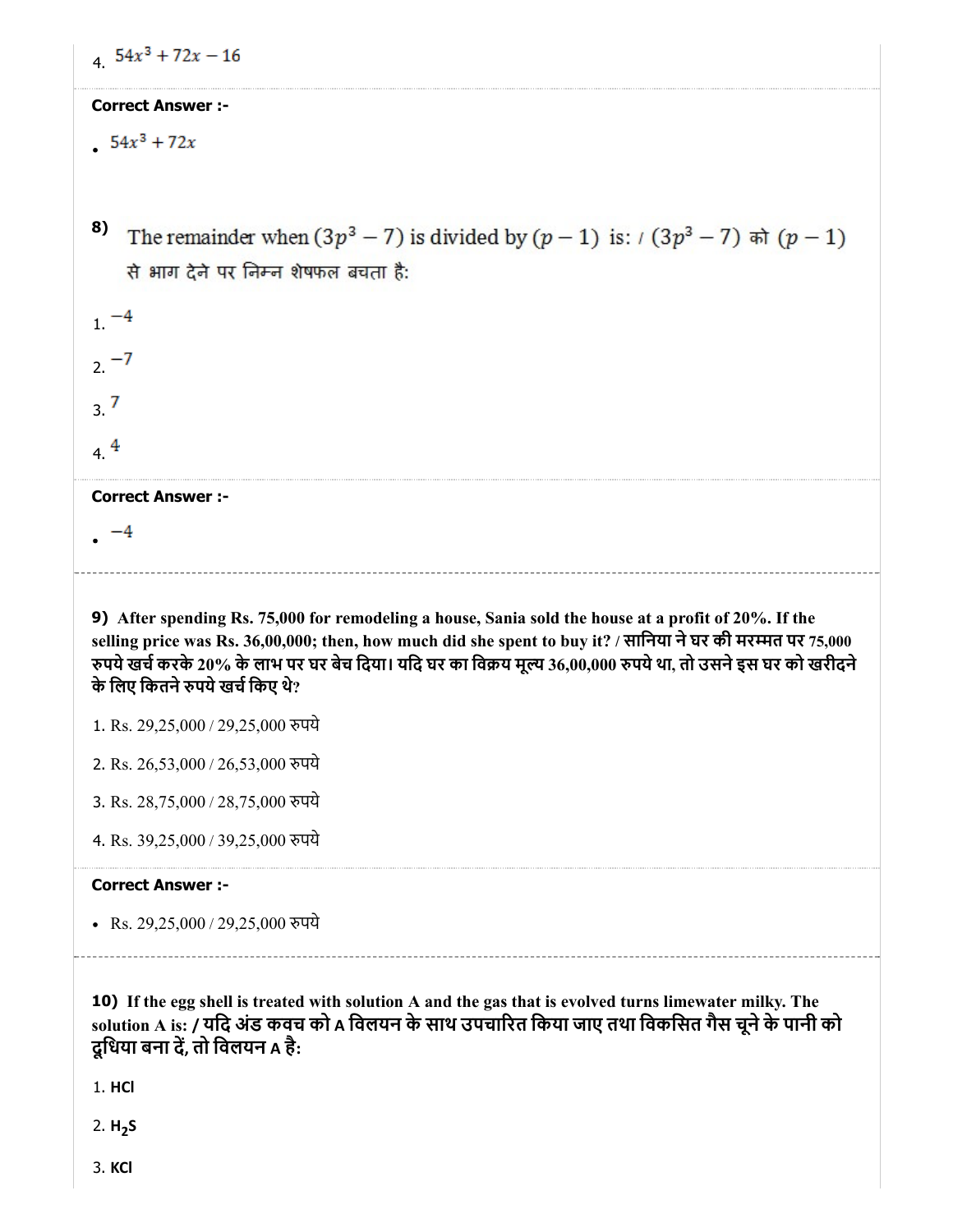|  | HNO. |
|--|------|
|--|------|

#### Correct Answer :-

• HCl

11) Nylon clothes dry up faster than cotton clothes because it: / नाइलॉन के कपड़े, सूती कपड़ोंकी तुलना म तेजी से सूखते हैं क्योंकि:

1. Is a porous material / यह एक सरंध्र सामग्री है।

2. Has low degree of water absorption / इनमें जल अवशोषण की निम्न मात्रा होती है।

3. Has high degree of water absorption / इनमें जल अवशोषण की उच्च मात्रा होती है।

4. Has good elasticity / इनकी प्रत्यास्थता अच्छी होती है।

### Correct Answer :-

- Has low degree of water absorption / इनमें जल अवशोषण की निम्न मात्रा होती है।

12) What happens to the rate of photosynthesis / productivity when the temperature is gradually increased beyond the optimum temperature? / प्रकाश संश्लेषण/उत्पादकता की दर का क्या होता है, जब तापमान धीरे-धीरे इष्टतम तापमान से अधिक हो जाता है?

1. Temperature has no effect on photosynthesis / तापमान का प्रकाश संश्लेषण पर कोई प्रभाव नहीं पड़ता है।

2. Productivity decreases / उत्पादकता कम हो जाती है।

3. Productivity remains the same / उत्पादकता एक समान रहती है।

4. Productivity increases / उत्पादकता बढ़ जाती है।

#### Correct Answer :-

• Productivity remains the same / उत्पादकता एक समान रहती है।

13) The rear view mirror used in the vehicles is: / वाहनों में प्रयुक्त होने वाला पीछे देखने वाला दर्पण निम्न होता है:

1. Convex mirror / उतल दपण

2. Concave mirror / अवतल दपण

3. Plane mirror / समतल दपण

4. Parabolic mirror / परवलियक दपण

Correct Answer :-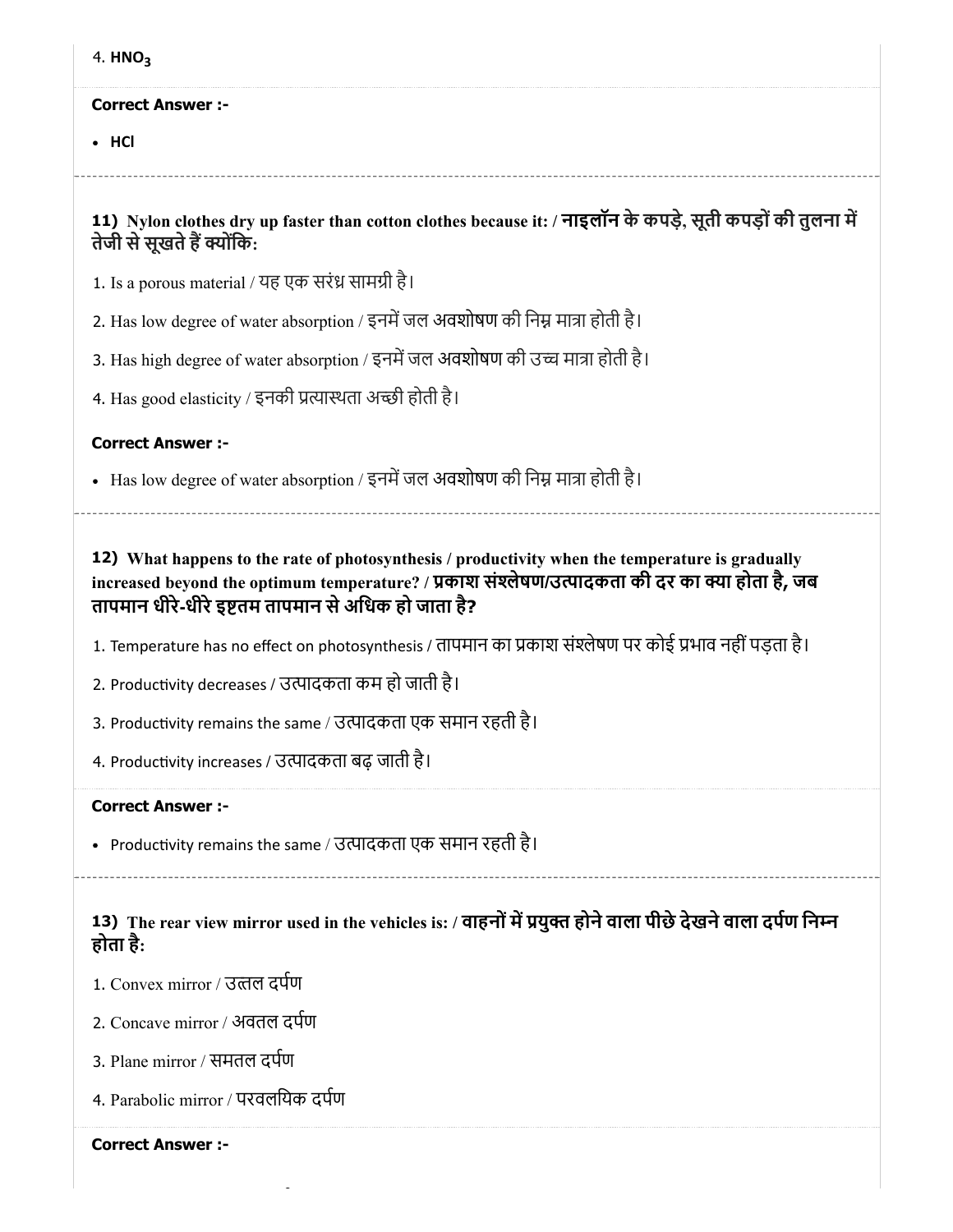Convex mirror / उतल दपण

# 14) The electric current flows from: / िवद्ुयत धारा िननानुसार वािहत होती है:

- 1. Positive terminal to negative terminal inside the cell / सेल के भीतर धनामक टिमनल सेऋणामक टिमनल की ओर
- 2. Low potential to high potential / िनन िवभव सेउच िवभव की ओर
- 3. High potential to low potential / उच्च विभव से निम्न विभव की ओर
- 4. Negative terminal to positive terminal of the cell outside the cell / सेल के बाहर सेल के ऋणामक टिमनल से धनामक टिमनल की ओर

## Correct Answer :-

• High potential to low potential / उच्च विभव से निम्न विभव की ओर

15) In a box type solar cooker, the part which is responsible for producing greenhouse effect is: / बॉस टाइप सोलर कुकर में, जो भाग ग्रीनहाउस प्रभाव उत्पन्न करने के लिए उत्तरदायी है, वह है:

- 1. Glass sheet / कांच की शीट
- 2. Black coating inside the box / बॉक्स के भीतर की काली कोटिंग
- 3. The vessel in the cooker box / कुकर बॉक्स में बर्तन
- 4. Plane mirror reflector / समतल दपण परावतक

## Correct Answer :-

Glass sheet / कांच की शीट

## 16) The kind of tissue in plants that divide actively are: / पौधों में एक प्रकार का ऊतक जो सक्रिय रूप से विभाजित होता है, निम्न कहलाता है:

- 1. Meristematic tissue / विभज्योतक ऊतक
- 2. Ground tissue / भरण ऊतक
- 3. Dermal tissue / त्वचीय ऊतक
- 4. Vascular tissue / संवहनी ऊतक

## Correct Answer :-

• Meristematic tissue / विभज्योतक ऊतक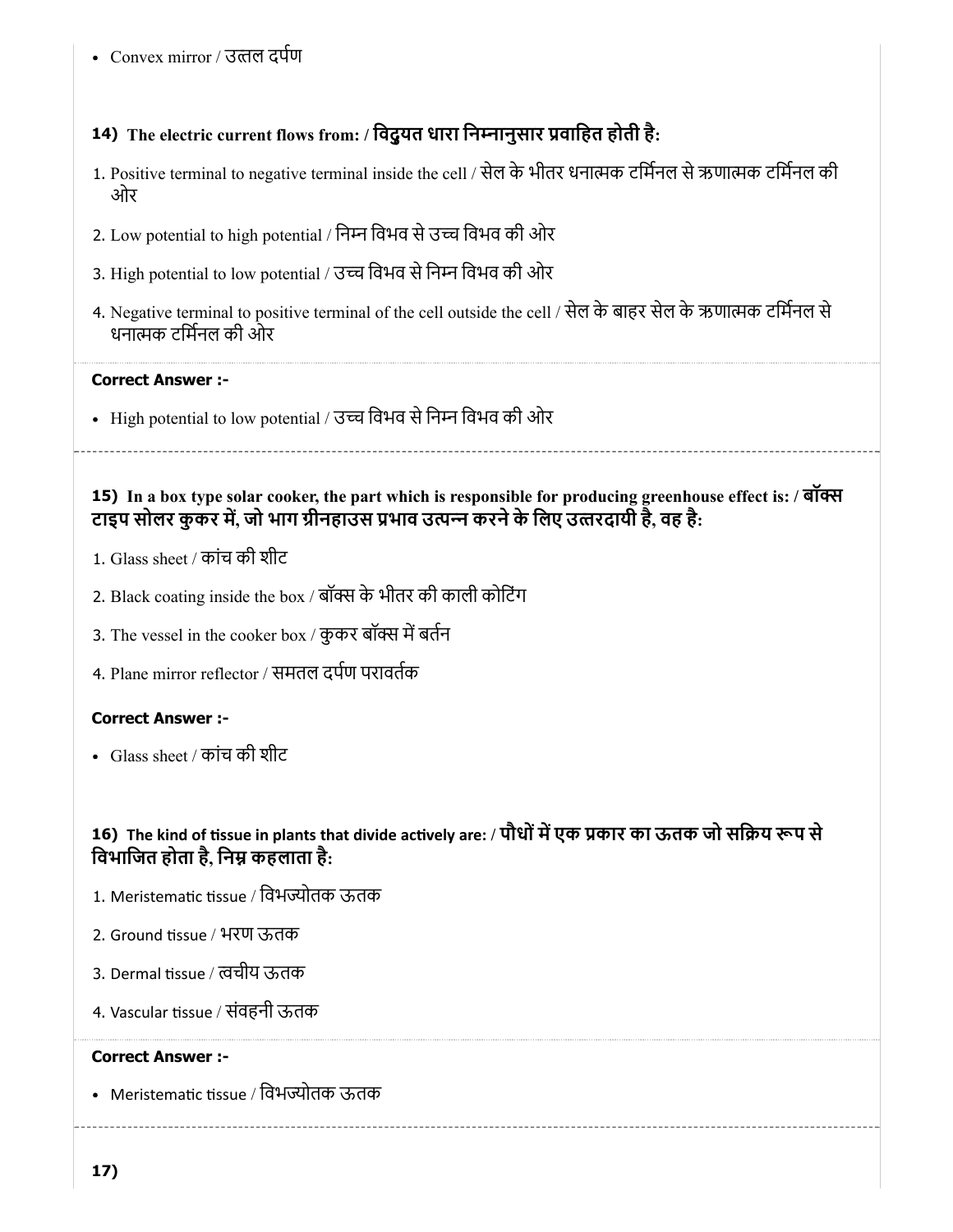An embryo grows in to a baby. Which is the most active process that happens for this change? / एकभ्रूण बड़ा होकर शिशु बनता है। इस परिवर्तन के लिए सर्वाधिक सक्रिय प्रक्रिया कौन सी होती है?

- 1. Mitosis / समसूण
- 2. Meiosis / असूण
- 3. Repair / सुधार
- 4. Digestion / पाचन

#### Correct Answer :-

• Mitosis / समसूत्रण

18) A well / pond, with all the natural animals and plants, remaining in a balanced state is an example of: / एक कुआं/तालाब का समस्त प्राकृतिक पशुओं तथा पौधों के साथ, संतुलित अवस्था में बने रहना निम्न का उदाहरण है:

- 1. Population / जनसंख्या
- 2. Biosphere / जैवमंडल
- 3. Ecosystem / पारिस्थितिकी तंत्र
- 4. Community / समुदाय

#### Correct Answer :-

• Ecosystem / पारिस्थितिकी तंत्र

## 19) Select the most correct definition of osmosis. / परासरण की सबसे उचित परिभाषा का चयन करें।

- 1. Movement of solvent molecules from its higher concentration to lower concentration. / उच्चसांद्रण से निम्न सांद्रण में विलायक अणुओं की गति।
- 2. Movement of solvent molecules from higher concentration to lower concentration of solution through a permeable membrane. / पारगम्य झिल्ली के माध्यम से, उच्च सांद्रण से निम्न सांद्रण के विलयन में विलायक अणुओं की गित।
- 3. Movement of water molecules from a region of higher concentration to a region of lower concentration through a semi-permeable membrane. / एक अर्धपारगम्य झिल्ली के माध्यम से, उच्च सांद्रण के क्षेत्र से निम्नसांद्रण के क्षेत्र में जल के अणुओं की गति।
- 4. Movement of solute molecules from lower concentration to higher concentration of solution through a semi-permeable membrane. / एकपारगम्य झिल्ली के माध्यम से, निम्न सांद्रण से उच्च सांद्रण के विलयन में विलेय अणुओं की गित।

#### Correct Answer :-

• Movement of water molecules from a region of higher concentration to a region of lower concentration through a semi-permeable membrane. / एक अर्धपारगम्य झिल्ली के माध्यम से, उच्च सांद्रण के क्षेत्र से निम्नसांद्रण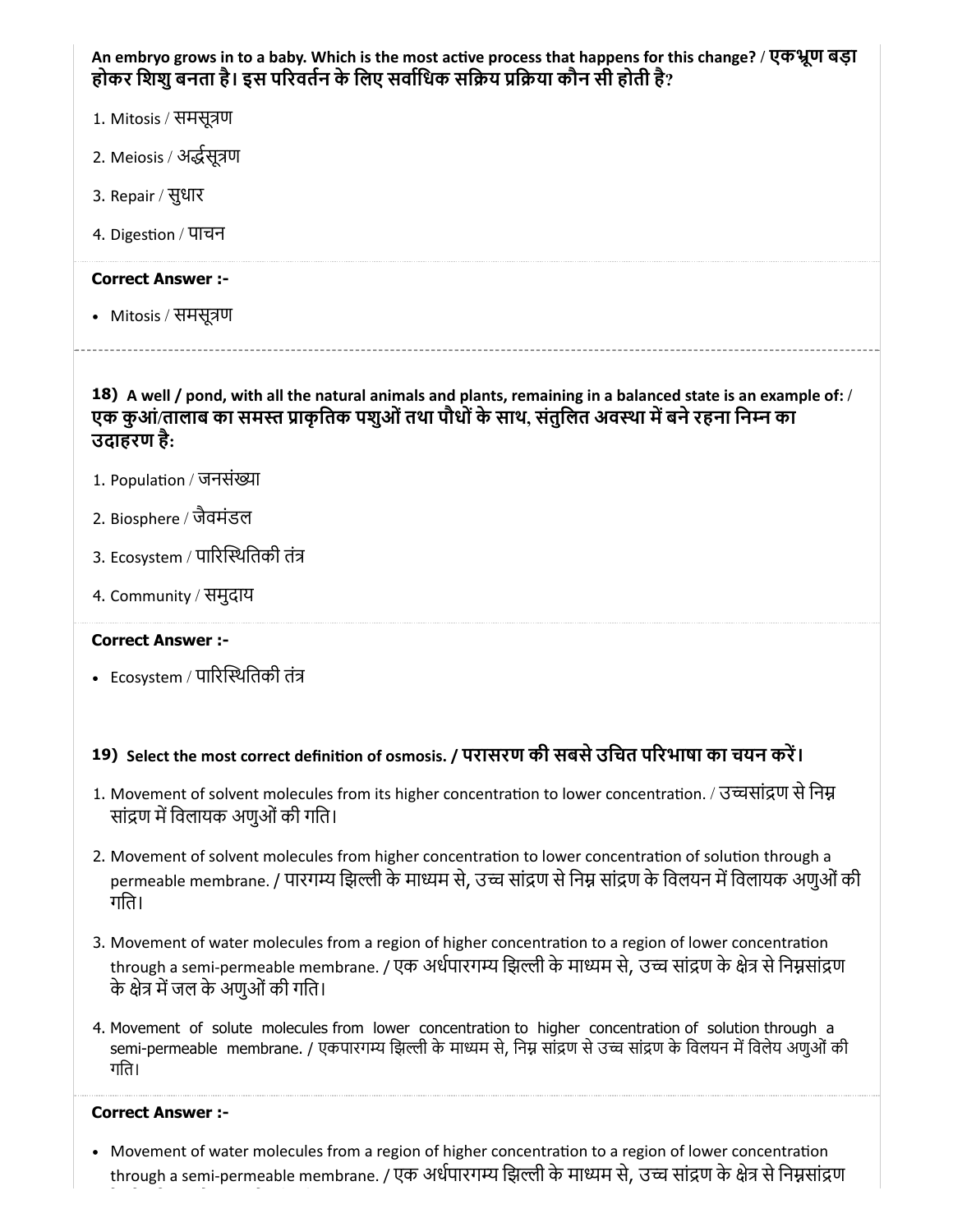20) The low pressure area at the centre of a cyclone is known as the: / एक चक्रवात के केंद्र में कम दबाव वाले े को इस नाम सेजाना जाता है:

- 1. Epicenter / अधिकेंद्र
- 2. Fault / दोष
- 3. Midpoint / मिबंदु
- 4. Eye / आई

### Correct Answer :-

Eye / आई

21) Kharif crops are also referred to as: / खरीफ की फसल को इससेभी संदिभत िकया जाता है:

- 1. Winter crops / शीत ऋतु वाली फसलें
- 2. Summer crops / ग्रीष्म ऋतु वाली फसलें
- 3. Rainy season crops वर्षा ऋतु वाली फसलें/
- 4. **Spring crops** / बसंत ऋतु वाली फसले**ं**

## Correct Answer :-

• Rainy season crops वर्षा ऋतु वाली फसलें/

## 22) Identify the techniques which help in achieving the sustainability in agriculture. / उन तकनीकों की पहचान करें, जो कृषि में संधारणीयता प्राप्त करने में सहायक होती हैं।

- 1. Crop rotation only / सिर्फ शस्य आवर्तन
- 2. Mixed farming only / िसफ िमित खेती
- 3. All the above / उपर्युक्त सभी
- 4. Using improved varieties of crops only / सिर्फ फसलों की उन्नत किस्मों का उपयोग करना

## Correct Answer :-

• All the above / उपर्युक्त सभी

23) Divers wear special suits in order to protect them from: / गोताखोर विशेष सूट पहनते है, इससे बचने के िलए: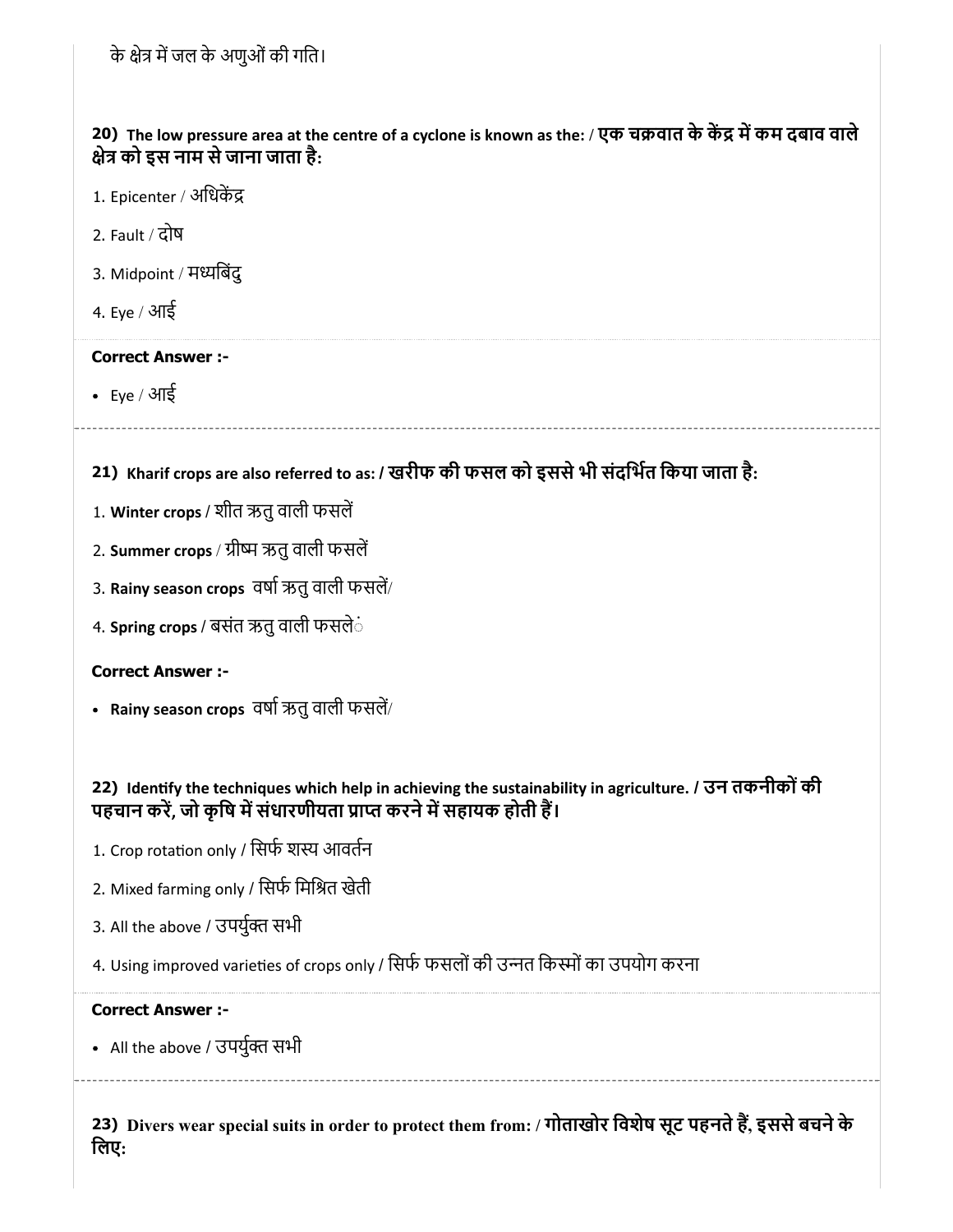| 1. Low pressure / निम्न दाब                                                                                                                                                            |
|----------------------------------------------------------------------------------------------------------------------------------------------------------------------------------------|
| 2. Low temperature / निम्न तापमान                                                                                                                                                      |
| 3. High temperature / उच्च तापमान                                                                                                                                                      |
| 4. High pressure / उच्च दाब                                                                                                                                                            |
| <b>Correct Answer :-</b>                                                                                                                                                               |
| • High pressure / उच्च दाब                                                                                                                                                             |
| 24) Tadpole is the developing stage of: / टैडपोल इसका विकासशील चरण है:                                                                                                                 |
| 1. Snake / नाग                                                                                                                                                                         |
| 2. Butterfly / तितली                                                                                                                                                                   |
| 3. Fish / मछली                                                                                                                                                                         |
| 4. Frog / मेंढक                                                                                                                                                                        |
| <b>Correct Answer :-</b>                                                                                                                                                               |
| • Frog / मेंढक                                                                                                                                                                         |
| 25) If the angles of a quadrilateral are in the ratio 2:3:4:6, then its largest angle is: / यदि एक चतुर्भुज के कोणों<br>का अनुपात 2:3:4:6 है, तो इसका सबसे बड़ा कोण का माप निम्न होगा: |
| 1.172                                                                                                                                                                                  |
| 2.154                                                                                                                                                                                  |
| 3.138                                                                                                                                                                                  |
| 4. 144                                                                                                                                                                                 |
| <b>Correct Answer :-</b>                                                                                                                                                               |
| 144                                                                                                                                                                                    |
| 26) If the perimeter of a square is 72 cm, then its area is: / यदि एक वर्ग का परिमाप 72 सेमी. है, तो इसका<br>क्षेत्रफल निम्न होगा :                                                    |
| 1.324 sq cm / 324 वर्ग सेमी.                                                                                                                                                           |
| 2. 244 sq cm / 244 वर्ग सेमी.                                                                                                                                                          |
| 3. 288 sq cm / 288 वर्ग सेमी.                                                                                                                                                          |
|                                                                                                                                                                                        |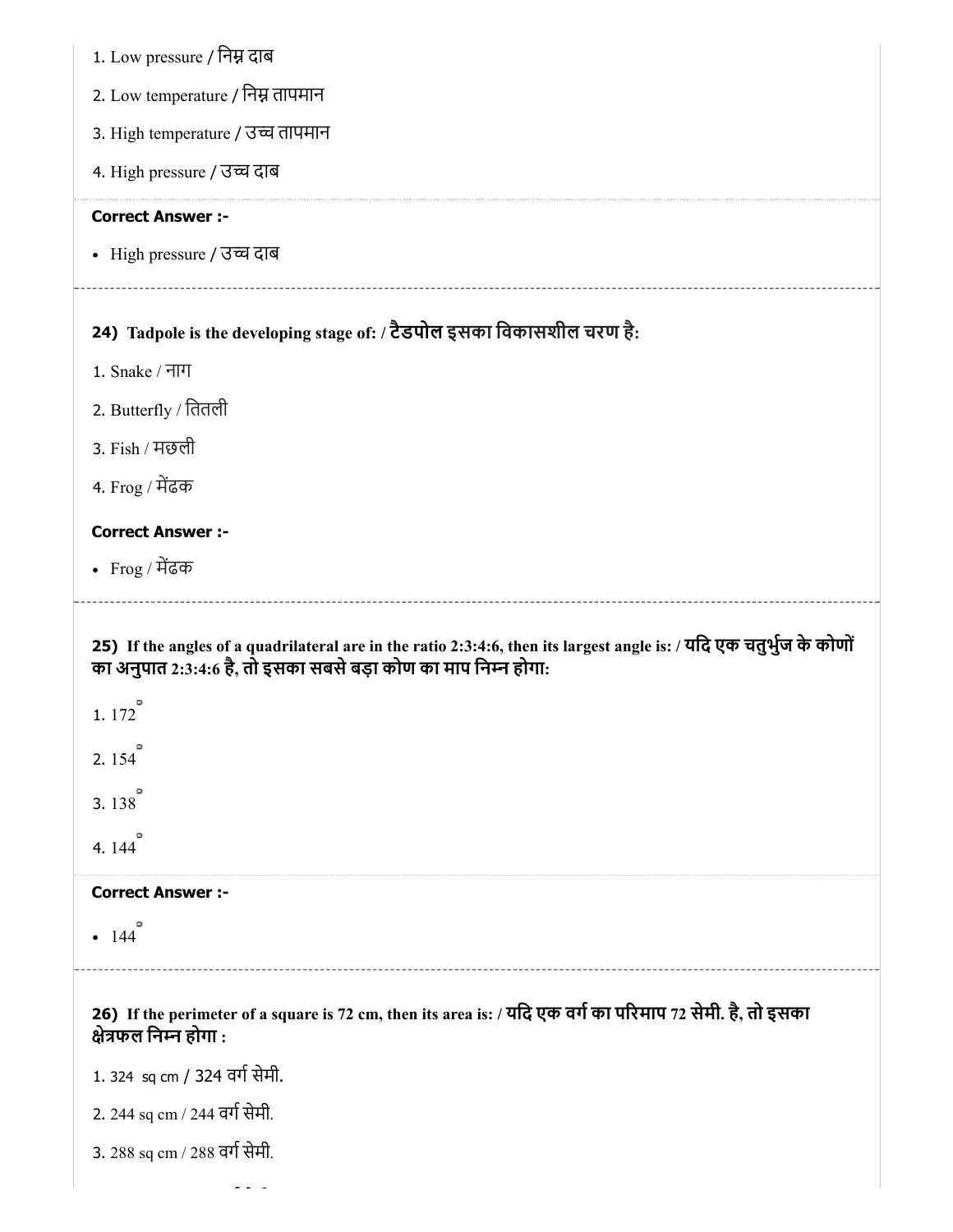| 4. 144 sq cm / 144 वर्ग सेमी.                                                                                                                                                                                                                                   |
|-----------------------------------------------------------------------------------------------------------------------------------------------------------------------------------------------------------------------------------------------------------------|
| <b>Correct Answer :-</b>                                                                                                                                                                                                                                        |
| • 324 sq cm / 324 वर्ग सेमी.                                                                                                                                                                                                                                    |
| 27) The circumference of a circle of radius 7cm is: / 7 सेमी. त्रिज्या वाले एक वृत्त की परिधि निम्न होगी:                                                                                                                                                       |
| 1. 22cm / 22 सेमी.                                                                                                                                                                                                                                              |
| 2. 49cm / 49 सेमी.                                                                                                                                                                                                                                              |
| 3. 54cm / 54 सेमी.                                                                                                                                                                                                                                              |
| 4.44cm / 44 सेमी.                                                                                                                                                                                                                                               |
| <b>Correct Answer :-</b>                                                                                                                                                                                                                                        |
| • 44cm / 44 सेमी.                                                                                                                                                                                                                                               |
|                                                                                                                                                                                                                                                                 |
| 28) The least number to be multiplied with 231525 to make it a perfect cube is: / 231525 को किस छोटी से<br>छोटी संख्या को गुणा किया जाए कि यह पूर्ण वर्ग बन जाए:                                                                                                |
| 1.7                                                                                                                                                                                                                                                             |
| 2.5                                                                                                                                                                                                                                                             |
| 3.3                                                                                                                                                                                                                                                             |
| 4.2                                                                                                                                                                                                                                                             |
| <b>Correct Answer :-</b>                                                                                                                                                                                                                                        |
| $\bullet$ 5                                                                                                                                                                                                                                                     |
| 29) How many cubic blocks of wood of side 20 cm can be cut from a block of wood having dimensions of 2m,<br>80 cm, and 40 cm? / लकड़ी का एक ब्लॉक, जिसकी विमाएं 2 मी., 80 सेमी. तथा 40 सेमी. हैं, से 20 सेमी. भुजा वाले<br>कितने घनाकार ब्लॉक काटे जा सकते हैं? |
| 1.50                                                                                                                                                                                                                                                            |
| 2.100                                                                                                                                                                                                                                                           |
| 3.80                                                                                                                                                                                                                                                            |
| 4.60                                                                                                                                                                                                                                                            |
| <b>Correct Answer :-</b>                                                                                                                                                                                                                                        |
| • 80                                                                                                                                                                                                                                                            |
|                                                                                                                                                                                                                                                                 |